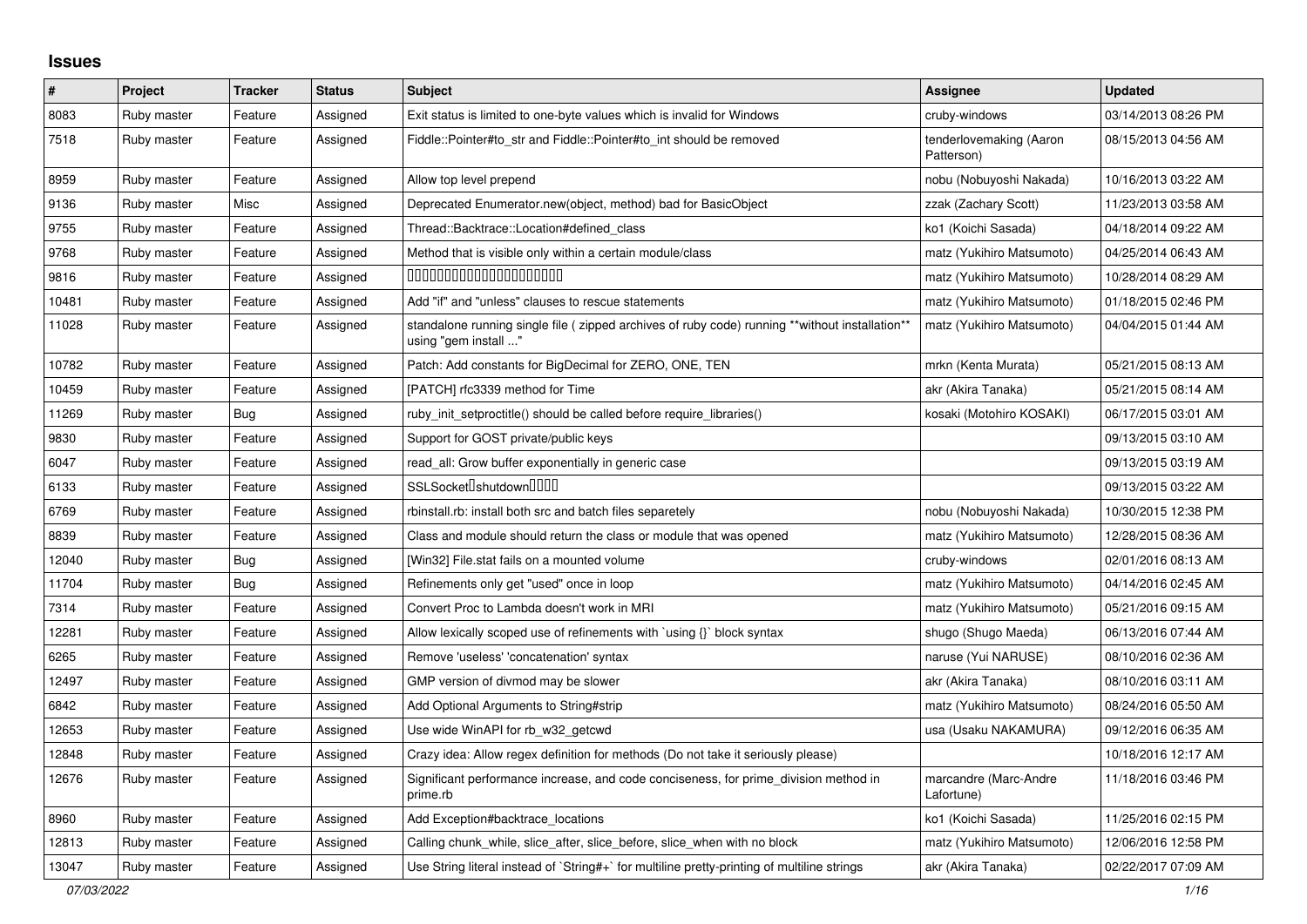| $\vert$ # | Project     | <b>Tracker</b> | <b>Status</b> | <b>Subject</b>                                                         | Assignee                     | <b>Updated</b>      |
|-----------|-------------|----------------|---------------|------------------------------------------------------------------------|------------------------------|---------------------|
| 13269     | Ruby master | Bug            | Assigned      | test/readline/test_readline.rb and mingw                               | nobu (Nobuyoshi Nakada)      | 03/13/2017 08:56 AM |
| 13388     | Ruby master | Feature        | Assigned      | gc.c: Add GC.get_parameters and .set_parameters                        | ko1 (Koichi Sasada)          | 03/30/2017 10:52 AM |
| 13252     | Ruby master | Feature        | Assigned      | C API for creating strings without copying                             | ko1 (Koichi Sasada)          | 04/17/2017 07:22 AM |
| 12473     | Ruby master | Bug            | Assigned      | Test failure on fedora with TestTimeExtension#test_huge_precision      | nobu (Nobuyoshi Nakada)      | 04/28/2017 01:45 PM |
| 12582     | Ruby master | Bug            | Assigned      | OpenSSL Authenticated Encryption should check for tag length           | rhenium (Kazuki Yamaguchi)   | 04/28/2017 01:45 PM |
| 12725     | Ruby master | Bug            | Assigned      | Trying to use ./miniruby before it exists                              | nobu (Nobuyoshi Nakada)      | 04/28/2017 01:45 PM |
| 13577     | Ruby master | Feature        | Assigned      | Digest.file accidentally receives File object but uses file path       | nobu (Nobuyoshi Nakada)      | 05/20/2017 06:50 PM |
| 13622     | Ruby master | Misc           | Assigned      | Documentation missing                                                  | stomar (Marcus Stollsteimer) | 06/03/2017 07:27 AM |
| 13721     | Ruby master | Feature        | Assigned      | [PATCH] net/imap: dedupe attr keys in Net::IMAP::FetchData             | normalperson (Eric Wong)     | 07/27/2017 09:51 AM |
| 13516     | Ruby master | Feature        | Assigned      | Improve the text of the circular require warning                       | nobu (Nobuyoshi Nakada)      | 08/31/2017 05:49 AM |
| 13221     | Ruby master | Feature        | Assigned      | [PATCH] gems/bundled_gems: add "curses" RubyGem                        | naruse (Yui NARUSE)          | 09/25/2017 06:32 PM |
| 13610     | Ruby master | Feature        | Assigned      | IPAddr doesn't provide helpful methods to get the subnet or IP address | knu (Akinori MUSHA)          | 10/20/2017 01:13 AM |
| 7968      | Ruby master | Bug            | Assigned      | Poor UDPSocket#send performance in ruby 2.0.0 on windows               | cruby-windows                | 10/23/2017 12:23 AM |
| 11955     | Ruby master | Feature        | Assigned      | Expose Object that Receives logs in Logger                             | sonots (Naotoshi Seo)        | 11/09/2017 11:35 AM |
| 14066     | Ruby master | Feature        | Assigned      | Add CAA DNS RR on Resolv                                               | akr (Akira Tanaka)           | 11/10/2017 06:50 AM |
| 2324      | Ruby master | Feature        | Assigned      | Dir instance methods for relative path                                 | nobu (Nobuyoshi Nakada)      | 12/25/2017 05:58 PM |
| 3608      | Ruby master | Feature        | Assigned      | Enhancing Pathname#each_child to be lazy                               | akr (Akira Tanaka)           | 12/25/2017 06:14 PM |
| 3731      | Ruby master | Feature        | Assigned      | Easier Embedding API for Ruby                                          | ko1 (Koichi Sasada)          | 12/25/2017 06:14 PM |
| 3953      | Ruby master | Feature        | Assigned      | TCPSocket / UDPSocket do not accept IPAddr objects.                    | knu (Akinori MUSHA)          | 12/25/2017 06:14 PM |
| 4040      | Ruby master | Bug            | Assigned      | SystemStackError with Hash[*a] for Large _a_                           | ko1 (Koichi Sasada)          | 12/25/2017 06:14 PM |
| 4247      | Ruby master | Feature        | Assigned      | New features for Array#sample, Array#choice                            | mame (Yusuke Endoh)          | 12/25/2017 06:14 PM |
| 4464      | Ruby master | Feature        | Assigned      | [PATCH] add Fcntl::Flock object for easier use of POSIX file locks     | kosaki (Motohiro KOSAKI)     | 12/25/2017 06:14 PM |
| 4514      | Ruby master | Feature        | Assigned      | #deep_clone and #deep_dup for Objects                                  | matz (Yukihiro Matsumoto)    | 12/25/2017 06:14 PM |
| 4521      | Ruby master | Feature        | Assigned      | NoMethodError#message may take very long to execute                    | matz (Yukihiro Matsumoto)    | 12/25/2017 06:14 PM |
| 4592      | Ruby master | Feature        | Assigned      | Tempfile0000000                                                        | matz (Yukihiro Matsumoto)    | 12/25/2017 06:14 PM |
| 4818      | Ruby master | Feature        | Assigned      | Add method marshalable?                                                | matz (Yukihiro Matsumoto)    | 12/25/2017 06:15 PM |
| 4924      | Ruby master | Feature        | Assigned      | mkmf have_header fails with C++ headers                                | nobu (Nobuyoshi Nakada)      | 12/25/2017 06:15 PM |
| 5064      | Ruby master | Feature        | Assigned      | HTTP user-agent class                                                  | matz (Yukihiro Matsumoto)    | 12/25/2017 06:15 PM |
| 5133      | Ruby master | Feature        | Assigned      | Array#unzip as an alias of Array#transpose                             | mrkn (Kenta Murata)          | 12/25/2017 06:15 PM |
| 5310      | Ruby master | Feature        | Assigned      | Integral objects                                                       | mrkn (Kenta Murata)          | 12/25/2017 06:15 PM |
| 5389      | Ruby master | Feature        | Assigned      | New method Enumerator#iterate                                          | matz (Yukihiro Matsumoto)    | 12/25/2017 06:15 PM |
| 5434      | Ruby master | Feature        | Assigned      | Allow per-class whitelisting of methods safe to expose through DRb     | seki (Masatoshi Seki)        | 12/25/2017 06:15 PM |
| 5445      | Ruby master | Feature        | Assigned      | Need RUBYOPT - r before ARGV - r                                       | matz (Yukihiro Matsumoto)    | 12/25/2017 06:15 PM |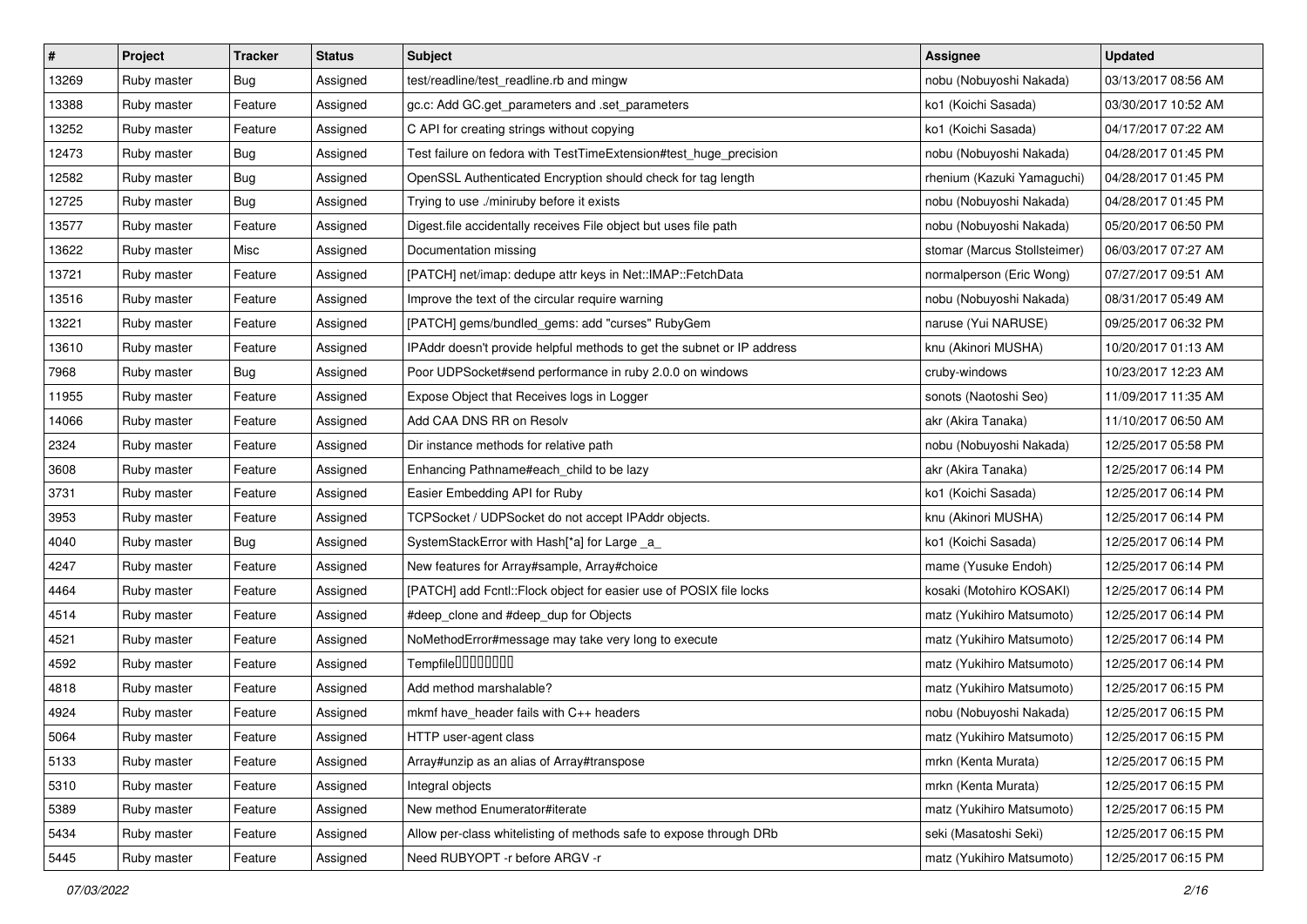| $\vert$ # | Project     | <b>Tracker</b> | <b>Status</b> | <b>Subject</b>                                                                             | Assignee                  | <b>Updated</b>      |
|-----------|-------------|----------------|---------------|--------------------------------------------------------------------------------------------|---------------------------|---------------------|
| 5461      | Ruby master | Feature        | Assigned      | Add pipelining to Net::HTTP                                                                | naruse (Yui NARUSE)       | 12/25/2017 06:15 PM |
| 5558      | Ruby master | Feature        | Assigned      | String#% strange arity errors                                                              | matz (Yukihiro Matsumoto) | 12/25/2017 06:15 PM |
| 5582      | Ruby master | Feature        | Assigned      | Allow clone of singleton methods on a BasicObject                                          | matz (Yukihiro Matsumoto) | 12/25/2017 06:15 PM |
| 5643      | Ruby master | Feature        | Assigned      | require/load options and binding option                                                    | matz (Yukihiro Matsumoto) | 12/25/2017 06:15 PM |
| 5654      | Ruby master | Feature        | Assigned      | Introduce global lock to avoid concurrent require                                          | nahi (Hiroshi Nakamura)   | 12/25/2017 06:15 PM |
| 5741      | Ruby master | Feature        | Assigned      | Secure Erasure of Passwords                                                                | matz (Yukihiro Matsumoto) | 12/25/2017 06:15 PM |
| 5749      | Ruby master | Feature        | Assigned      | new method String#match_all needed                                                         | matz (Yukihiro Matsumoto) | 12/25/2017 06:15 PM |
| 5970      | Ruby master | Feature        | Assigned      | Add Enumerable#join with same semantics as Array#join                                      | matz (Yukihiro Matsumoto) | 12/25/2017 06:15 PM |
| 6277      | Ruby master | Feature        | Assigned      | Hash#convert_key                                                                           | matz (Yukihiro Matsumoto) | 12/25/2017 06:15 PM |
| 6293      | Ruby master | Feature        | Assigned      | new queue / blocking queues                                                                | matz (Yukihiro Matsumoto) | 12/25/2017 06:15 PM |
| 6317      | Ruby master | Feature        | Assigned      |                                                                                            | matz (Yukihiro Matsumoto) | 12/25/2017 06:15 PM |
| 6337      | Ruby master | Feature        | Assigned      | FileUtils#sync                                                                             | matz (Yukihiro Matsumoto) | 12/25/2017 06:15 PM |
| 6351      | Ruby master | <b>Bug</b>     | Assigned      | transcode table generator does not support multi characters of Unicode                     | duerst (Martin Dürst)     | 12/25/2017 06:15 PM |
| 6354      | Ruby master | Feature        | Assigned      | Remove escape (break/return/redo/next support) from class/module scope                     | matz (Yukihiro Matsumoto) | 12/25/2017 06:15 PM |
| 6376      | Ruby master | Feature        | Assigned      | Feature lookup and checking if feature is loaded                                           | matz (Yukihiro Matsumoto) | 12/25/2017 06:15 PM |
| 6413      | Ruby master | Feature        | Assigned      | Make Dir.entries default to Dir.entries(Dir.pwd)                                           | matz (Yukihiro Matsumoto) | 12/25/2017 06:15 PM |
| 6445      | Ruby master | Feature        | Assigned      | request for default length/position on string index                                        | matz (Yukihiro Matsumoto) | 12/25/2017 06:15 PM |
| 6611      | Ruby master | Feature        | Assigned      | Comments requested on implementation of set_parse_func                                     | matz (Yukihiro Matsumoto) | 12/25/2017 06:15 PM |
| 6613      | Ruby master | Feature        | Assigned      | VT_RECORD, IRecordInfo Support in WIN32OLE                                                 | suke (Masaki Suketa)      | 12/25/2017 06:15 PM |
| 6648      | Ruby master | Feature        | Assigned      | Provide a standard API for retrieving all command-line flags passed to Ruby                | matz (Yukihiro Matsumoto) | 12/25/2017 06:15 PM |
| 6671      | Ruby master | Feature        | Assigned      | File.split_all and File.split_root                                                         | matz (Yukihiro Matsumoto) | 12/25/2017 06:15 PM |
| 6682      | Ruby master | Feature        | Assigned      | Add a method to return an instance attached by a singleton class                           | shyouhei (Shyouhei Urabe) | 12/25/2017 06:15 PM |
| 6694      | Ruby master | Feature        | Assigned      | Thread.new without block.                                                                  | ko1 (Koichi Sasada)       | 12/25/2017 06:15 PM |
| 6695      | Ruby master | Feature        | Assigned      | Configuration for Thread/Fiber creation                                                    | ko1 (Koichi Sasada)       | 12/25/2017 06:15 PM |
| 6802      | Ruby master | Feature        | Assigned      | String#scan should have equivalent yielding MatchData                                      | matz (Yukihiro Matsumoto) | 12/25/2017 06:15 PM |
| 6811      | Ruby master | Feature        | Assigned      | File, Dir and FileUtils should have bang-versions of singleton methods that fails silently | matz (Yukihiro Matsumoto) | 12/25/2017 06:15 PM |
| 6857      | Ruby master | Feature        | Assigned      | bigdecimal/math BigMath.E/BigMath.exp R. P. Feynman inspired optimization                  | mrkn (Kenta Murata)       | 12/25/2017 06:15 PM |
| 6973      | Ruby master | Feature        | Assigned      | Add an #integral? method to Numeric to test for whole-number values                        | mrkn (Kenta Murata)       | 12/25/2017 06:15 PM |
| 7086      | Ruby master | Feature        | Assigned      | Condition Variable#wait has meaningless return value                                       | kosaki (Motohiro KOSAKI)  | 12/25/2017 06:15 PM |
| 7087      | Ruby master | Feature        | Assigned      | ::ConditionVariable#wait does not work with Monitor because Monitor#sleep does not exist   | matz (Yukihiro Matsumoto) | 12/25/2017 06:15 PM |
| 7121      | Ruby master | Feature        | Assigned      | Extending the use of `require'                                                             | matz (Yukihiro Matsumoto) | 12/25/2017 06:15 PM |
| 7132      | Ruby master | Feature        | Assigned      | Alternation between named / ordered method arguments and aliases for method arguments.     | matz (Yukihiro Matsumoto) | 12/25/2017 06:15 PM |
| 7321      | Ruby master | Feature        | Assigned      | Newton.#nsolve 00 2 0000000000                                                             | mrkn (Kenta Murata)       | 12/25/2017 06:15 PM |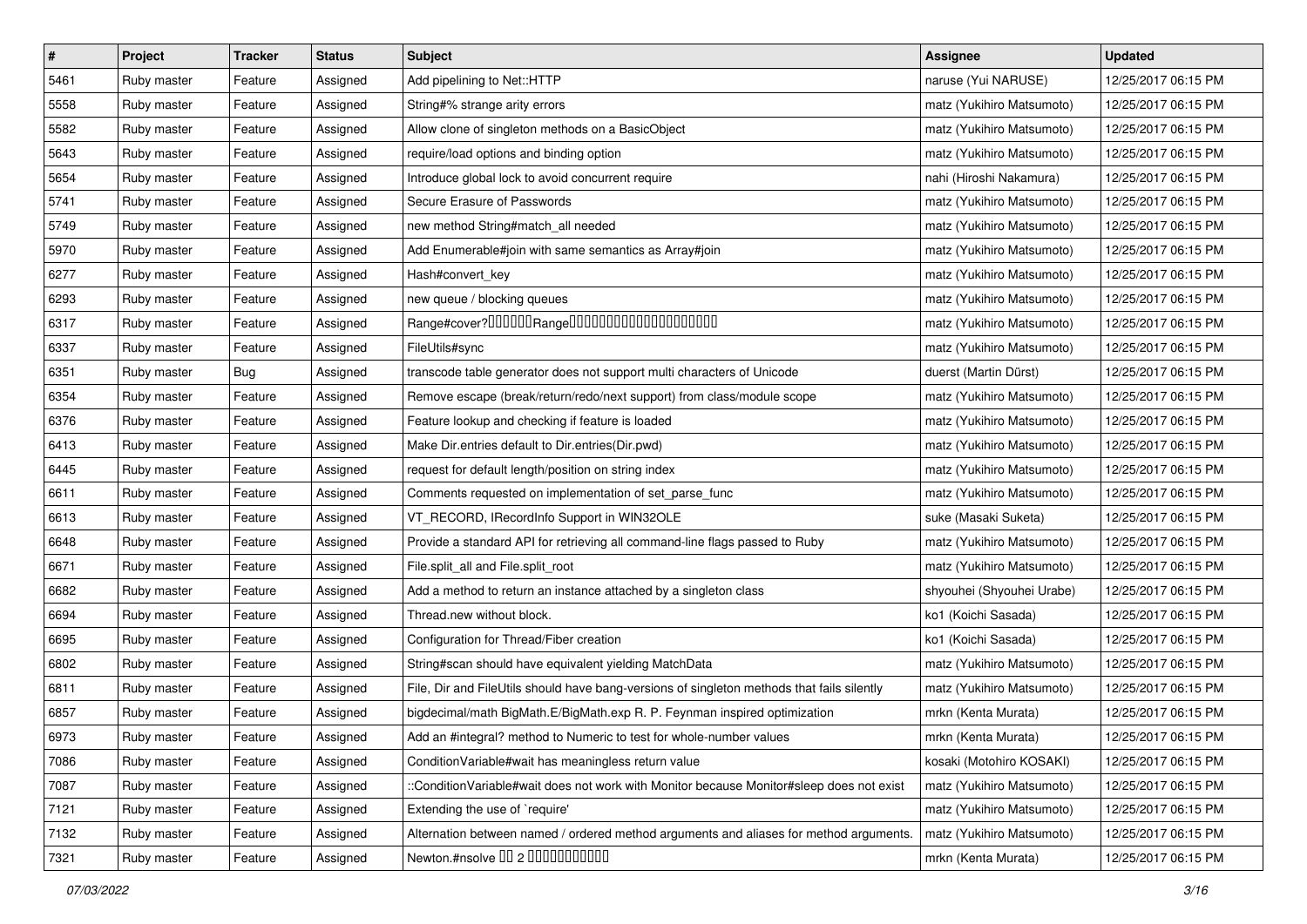| #     | Project     | <b>Tracker</b> | <b>Status</b> | <b>Subject</b>                                                                          | Assignee                              | <b>Updated</b>      |
|-------|-------------|----------------|---------------|-----------------------------------------------------------------------------------------|---------------------------------------|---------------------|
| 7349  | Ruby master | Feature        | Assigned      | Struct#inspect needs more meaningful output                                             | matz (Yukihiro Matsumoto)             | 12/25/2017 06:15 PM |
| 7362  | Ruby master | Feature        | Assigned      | Adding Pathname#start_with?                                                             | akr (Akira Tanaka)                    | 12/25/2017 06:15 PM |
| 7436  | Ruby master | Feature        | Assigned      | Allow for a "granularity" flag for backtrace_locations                                  | matz (Yukihiro Matsumoto)             | 12/25/2017 06:15 PM |
| 7488  | Ruby master | Feature        | Assigned      | Receiving object_id in object creation probes                                           | tenderlovemaking (Aaron<br>Patterson) | 12/25/2017 06:15 PM |
| 7503  | Ruby master | Feature        | Assigned      | make timeout.rb async-interrupt safe by default                                         | matz (Yukihiro Matsumoto)             | 12/25/2017 06:15 PM |
| 7532  | Ruby master | Feature        | Assigned      | Hardcoded compiler location                                                             | nobu (Nobuyoshi Nakada)               | 12/25/2017 06:15 PM |
| 7739  | Ruby master | Feature        | Assigned      | Define Hash#  as Hash#reverse_merge in Rails                                            | matz (Yukihiro Matsumoto)             | 12/25/2017 06:15 PM |
| 7859  | Ruby master | <b>Bug</b>     | Assigned      | Readline: Incorrect arrow key behavior in vi_editing_mode insert mode with Readline 6.2 | kouji (Kouji Takao)                   | 12/25/2017 06:15 PM |
| 8016  | Ruby master | Feature        | Assigned      | Alias FILE and LINE as methods                                                          | matz (Yukihiro Matsumoto)             | 12/25/2017 06:15 PM |
| 8042  | Ruby master | Feature        | Assigned      | Add Addrinfo#socket to create a socket that is not connected or bound                   | matz (Yukihiro Matsumoto)             | 12/25/2017 06:15 PM |
| 8295  | Ruby master | Feature        | Assigned      | Float I Rational 0000000000000 BigDecimal 0000000                                       | mrkn (Kenta Murata)                   | 12/25/2017 06:15 PM |
| 8536  | Ruby master | Feature        | Assigned      | Implement is_numeric? family of methods                                                 | matz (Yukihiro Matsumoto)             | 12/25/2017 06:15 PM |
| 8576  | Ruby master | Feature        | Assigned      | Add optimized method type for constant value methods                                    | ko1 (Koichi Sasada)                   | 12/25/2017 06:15 PM |
| 8850  | Ruby master | Feature        | Assigned      | Convert Rational to decimal string                                                      | matz (Yukihiro Matsumoto)             | 12/25/2017 06:15 PM |
| 9020  | Ruby master | Feature        | Assigned      | Net::HTTPResponse predicate/query methods                                               | naruse (Yui NARUSE)                   | 12/25/2017 06:15 PM |
| 13508 | Ruby master | Feature        | Assigned      | How remove/refactor code related mathn library.                                         | hsbt (Hiroshi SHIBATA)                | 12/25/2017 06:15 PM |
| 9189  | Ruby master | <b>Bug</b>     | Assigned      | Build failure on Windows in case of nonascii TEMP environment.                          |                                       | 01/05/2018 09:00 PM |
| 9944  | Ruby master | <b>Bug</b>     | Assigned      | in ruby for windows in "system" a redirection to append a file works incorrectly        | cruby-windows                         | 01/05/2018 09:00 PM |
| 9955  | Ruby master | Bug            | Assigned      | issue building dll on mingw, library not found                                          | nobu (Nobuyoshi Nakada)               | 01/05/2018 09:00 PM |
| 2294  | Ruby master | Feature        | Assigned      | [PATCH] ruby_bind_stack() to embed Ruby in coroutine                                    | ko1 (Koichi Sasada)                   | 01/05/2018 09:00 PM |
| 5317  | Ruby master | <b>Bug</b>     | Assigned      |                                                                                         | nobu (Nobuyoshi Nakada)               | 01/05/2018 09:00 PM |
| 6360  | Ruby master | <b>Bug</b>     | Assigned      | Debug information build even without requesting it                                      | nobu (Nobuyoshi Nakada)               | 01/05/2018 09:00 PM |
| 7412  | Ruby master | Feature        | Assigned      | Pathname#relative_path_from does not support mixed directory separators on windows      | akr (Akira Tanaka)                    | 01/05/2018 09:00 PM |
| 7964  | Ruby master | Bug            | Assigned      | Writing an ASCII-8BIT String to a StringIO created from a UTF-8 String                  | nobu (Nobuyoshi Nakada)               | 01/05/2018 09:00 PM |
| 7976  | Ruby master | <b>Bug</b>     | Assigned      | TracePoint call is at call point, not call site                                         | ko1 (Koichi Sasada)                   | 01/05/2018 09:00 PM |
| 8047  | Ruby master | Feature        | Assigned      | IPAddr makes host address with netmask                                                  | knu (Akinori MUSHA)                   | 01/05/2018 09:00 PM |
| 8678  | Ruby master | Feature        | Assigned      | Allow invalid string to work with regexp                                                | matz (Yukihiro Matsumoto)             | 01/05/2018 09:00 PM |
| 8782  | Ruby master | <b>Bug</b>     | Assigned      | Don't set rl_getc_function on editline                                                  | kouji (Kouji Takao)                   | 01/05/2018 09:00 PM |
| 10038 | Ruby master | Feature        | Assigned      | Extend ObjectSpace.dump to expose buffer addresses for String and Array                 | tmm1 (Aman Karmani)                   | 01/05/2018 09:01 PM |
| 10129 | Ruby master | Feature        | Assigned      | More descriptive error message for failed net/http requests                             | akr (Akira Tanaka)                    | 01/05/2018 09:01 PM |
| 10560 | Ruby master | Misc           | Assigned      | confusion between $x=x+y$ , $x+=y$ , x.concat(y) and y.each{ z  $x<}$                   | zzak (Zachary Scott)                  | 01/05/2018 09:02 PM |
| 4831  | Ruby master | Feature        | Assigned      | Integer#prime_factors                                                                   | yugui (Yuki Sonoda)                   | 01/23/2018 08:09 AM |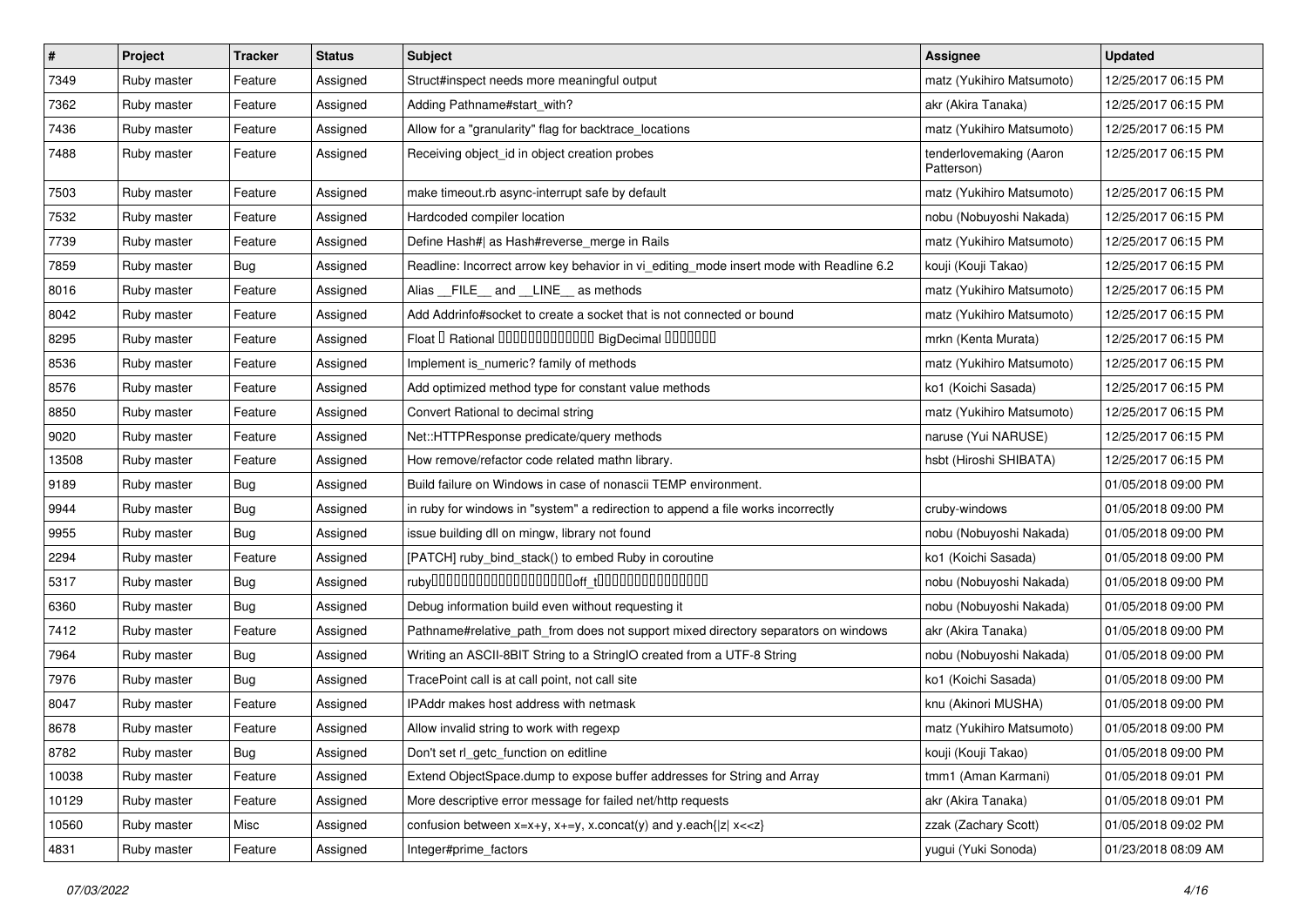| $\vert$ # | Project     | <b>Tracker</b> | <b>Status</b> | Subject                                                                     | Assignee                          | <b>Updated</b>      |
|-----------|-------------|----------------|---------------|-----------------------------------------------------------------------------|-----------------------------------|---------------------|
| 5129      | Ruby master | Feature        | Assigned      | Create a core class "FileArray" and make "ARGF" its instance                | matz (Yukihiro Matsumoto)         | 01/23/2018 02:02 PM |
| 14412     | Ruby master | Feature        | Assigned      | DRb UNIX on local machine: add support for getpeereid()                     | seki (Masatoshi Seki)             | 01/28/2018 12:51 PM |
| 12656     | Ruby master | Feature        | Assigned      | Expand short paths with File.expand path                                    | cruby-windows                     | 01/31/2018 02:31 PM |
| 4824      | Ruby master | Feature        | Assigned      | Provide method Kernel#executed?                                             | matz (Yukihiro Matsumoto)         | 03/05/2018 04:57 AM |
| 14679     | Ruby master | Bug            | Assigned      | StdLib gems should properly specify their dependencies                      | hsbt (Hiroshi SHIBATA)            | 04/11/2018 01:14 PM |
| 5007      | Ruby master | Feature        | Assigned      | Proc#call_under: Unifying instance_eval and instance_exec                   | matz (Yukihiro Matsumoto)         | 04/19/2018 07:57 AM |
| 14727     | Ruby master | Bug            | Assigned      | TestQueue#test_queue_with_trap always timeout on Windows10                  | ko1 (Koichi Sasada)               | 05/01/2018 02:59 AM |
| 5617      | Ruby master | Feature        | Assigned      | Allow install RubyGems into dediceted directory                             | hsbt (Hiroshi SHIBATA)            | 05/16/2018 09:15 AM |
| 2631      | Ruby master | Feature        | Assigned      | Allow IO#reopen to take a block                                             | Glass_saga (Masaki<br>Matsushita) | 05/24/2018 01:22 PM |
| 14543     | Ruby master | Bug            | Assigned      | `make commit` show error of `common-srcs`                                   | nobu (Nobuyoshi Nakada)           | 06/02/2018 04:17 AM |
| 7580      | Ruby master | Feature        | Assigned      | Range translation                                                           | matz (Yukihiro Matsumoto)         | 06/11/2018 09:51 AM |
| 14917     | Ruby master | Misc           | Assigned      | Add RDoc documents to tar ball                                              | aycabta (aycabta.)                | 07/21/2018 09:29 AM |
| 12639     | Ruby master | Feature        | Assigned      | Speed up require in RubyGems by 5x                                          | hsbt (Hiroshi SHIBATA)            | 07/26/2018 02:12 AM |
| 9366      | Ruby master | Bug            | Assigned      | "make -j32 check TESTS=-j32" occasionally fails on rubygems/specification   | hsbt (Hiroshi SHIBATA)            | 07/26/2018 02:13 AM |
| 13534     | Ruby master | Feature        | Assigned      | Checking installation results of default gems                               | hsbt (Hiroshi SHIBATA)            | 07/26/2018 02:16 AM |
| 10791     | Ruby master | Misc           | Assigned      | [PATCH 1/1] Remove unnecessary passing value from doc for Observable        |                                   | 08/10/2018 10:51 AM |
| 11625     | Ruby master | Feature        | Assigned      | Unlock GVL for SHA1 calculations                                            |                                   | 09/25/2018 11:26 AM |
| 5945      | Ruby master | Feature        | Assigned      | Add the ability to mark a at exit as process-local.                         | matz (Yukihiro Matsumoto)         | 10/10/2018 08:29 AM |
| 11527     | Ruby master | Feature        | Assigned      | IPAddr#mask addr isn't a method                                             | knu (Akinori MUSHA)               | 11/07/2018 04:12 PM |
| 14397     | Ruby master | Feature        | Assigned      | public, protected and private should return their arguments instead of self | matz (Yukihiro Matsumoto)         | 12/10/2018 07:08 AM |
| 15487     | Ruby master | Misc           | Assigned      | Clarify default gems maintanance policy                                     | hsbt (Hiroshi SHIBATA)            | 12/30/2018 08:42 PM |
| 6012      | Ruby master | Feature        | Assigned      | Proc#source_location also return the column                                 | nobu (Nobuyoshi Nakada)           | 02/12/2019 07:49 AM |
| 13821     | Ruby master | Feature        | Assigned      | Allow fibers to be resumed across threads                                   | ko1 (Koichi Sasada)               | 02/15/2019 10:09 AM |
| 15550     | Ruby master | <b>Bug</b>     | Assigned      | Windows - gem bin files - can't run from bash shell                         | hsbt (Hiroshi SHIBATA)            | 03/20/2019 01:05 AM |
| 15047     | Ruby master | Feature        | Assigned      | Documentation and more functions for Hash functions in C API                |                                   | 03/20/2019 01:24 AM |
| 7148      | Ruby master | Feature        | Assigned      | Improved Tempfile w/o DelegateClass                                         | Glass_saga (Masaki<br>Matsushita) | 03/27/2019 09:51 AM |
| 15166     | Ruby master | Feature        | Assigned      | 2.5 times faster implementation than current gcd implmentation              | watson1978 (Shizuo Fujita)        | 04/26/2019 09:12 PM |
| 6590      | Ruby master | Feature        | Assigned      | Dealing with bigdecimal, etc gems in JRuby                                  | hsbt (Hiroshi SHIBATA)            | 05/15/2019 08:33 PM |
| 11526     | Ruby master | <b>Bug</b>     | Assigned      | Streaming HTTP requests are not idempotent and should not be retried        | naruse (Yui NARUSE)               | 07/01/2019 09:16 PM |
| 5764      | Ruby master | Feature        | Assigned      | Net::HTTP should assume HTTP/0.9 on unexpected responses                    | naruse (Yui NARUSE)               | 07/15/2019 05:06 PM |
| 12354     | Ruby master | Feature        | Assigned      | PKey::EC Can't output public key pem when private key exists                | rhenium (Kazuki Yamaguchi)        | 07/24/2019 10:57 PM |
| 15878     | Ruby master | Feature        | Assigned      | Make exit faster by not running GC                                          | ko1 (Koichi Sasada)               | 07/29/2019 07:48 AM |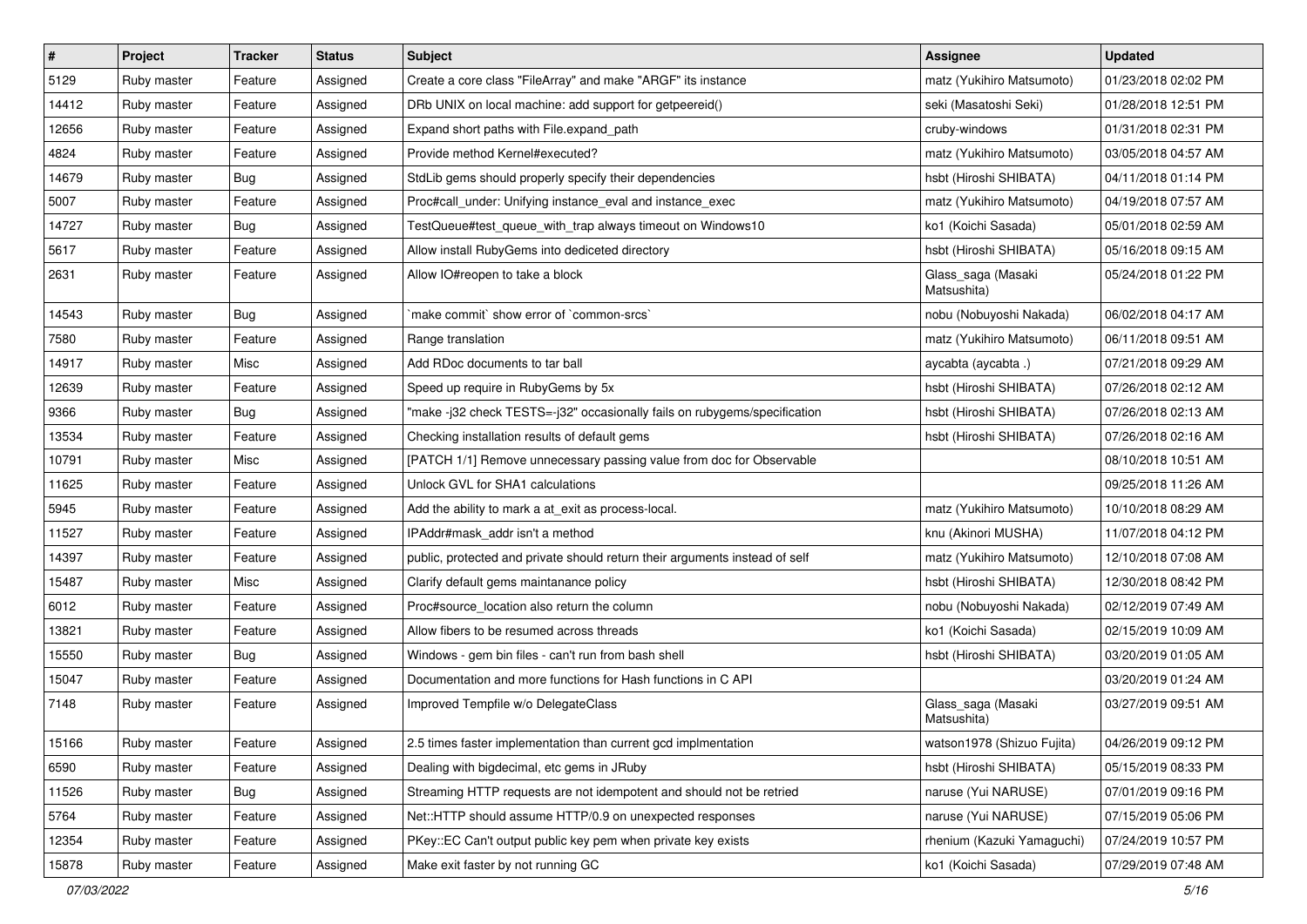| $\vert$ # | Project     | <b>Tracker</b> | <b>Status</b> | Subject                                                                              | Assignee                   | <b>Updated</b>      |
|-----------|-------------|----------------|---------------|--------------------------------------------------------------------------------------|----------------------------|---------------------|
| 10919     | Ruby master | Bug            | Assigned      | [gem install] installs multipe platforms                                             | hsbt (Hiroshi SHIBATA)     | 07/30/2019 07:44 AM |
| 16012     | Ruby master | Feature        | Assigned      | Add a (small) test-install suite?                                                    | hsbt (Hiroshi SHIBATA)     | 07/30/2019 08:13 AM |
| 16025     | Ruby master | Misc           | Assigned      | 'st_check_for_sizeof_st_index_t' declared as array with a negative size (emscripten) | nobu (Nobuyoshi Nakada)    | 07/30/2019 11:20 AM |
| 16027     | Ruby master | Feature        | Assigned      | Update Ruby's dtrace / USDT API to match what is exposed via the TracePoint API      | ko1 (Koichi Sasada)        | 08/03/2019 02:41 AM |
| 15939     | Ruby master | Feature        | Assigned      | Dump symbols reference to their fstr in ObjectSpace.dump()                           | ko1 (Koichi Sasada)        | 08/08/2019 09:38 PM |
| 8126      | Ruby master | Feature        | Assigned      | OpenSSL::SSL::SSLSocket does not define #recv and #send messages                     | rhenium (Kazuki Yamaguchi) | 08/08/2019 11:05 PM |
| 9235      | Ruby master | Feature        | Assigned      | Documentation for commercial support                                                 | zzak (Zachary Scott)       | 08/10/2019 02:55 PM |
| 9115      | Ruby master | <b>Bug</b>     | Assigned      | Logger traps all exceptions; breaks Timeout                                          | sonots (Naotoshi Seo)      | 08/20/2019 12:47 PM |
| 15806     | Ruby master | Misc           | Assigned      | Explicitly initialise encodings on init to remove branches on encoding lookup        | nobu (Nobuyoshi Nakada)    | 08/29/2019 04:29 AM |
| 16124     | Ruby master | Misc           | Assigned      | Let the transient heap belong to objspace                                            | ko1 (Koichi Sasada)        | 11/18/2019 08:48 AM |
| 4539      | Ruby master | Feature        | Assigned      | Array#zip_with                                                                       | matz (Yukihiro Matsumoto)  | 11/28/2019 08:23 AM |
| 595       | Ruby master | Bug            | Assigned      | Fiber ignores ensure clause                                                          | ioquatix (Samuel Williams) | 12/29/2019 10:37 AM |
| 11531     | Ruby master | Bug            | Assigned      | IPAddr#== implements wrong logic                                                     | knu (Akinori MUSHA)        | 12/29/2019 12:50 PM |
| 15239     | Ruby master | Feature        | Assigned      | [patch] test-spec win32ole                                                           | suke (Masaki Suketa)       | 12/29/2019 01:04 PM |
| 5334      | Ruby master | Bug            | Assigned      | Segmentation fault in InternetExplorer IServiceProvider interface                    | suke (Masaki Suketa)       | 12/30/2019 03:00 AM |
| 8299      | Ruby master | Bug            | Assigned      | Minor error in float parsing                                                         | nobu (Nobuyoshi Nakada)    | 12/30/2019 03:00 AM |
| 5781      | Ruby master | Feature        | Assigned      | Query attributes (attribute methods ending in `?` mark)                              | matz (Yukihiro Matsumoto)  | 01/10/2020 06:34 AM |
| 5179      | Ruby master | Bug            | Assigned      | Complex#rationalize and to_r with approximate zeros                                  | mrkn (Kenta Murata)        | 01/17/2020 03:00 AM |
| 13604     | Ruby master | Feature        | Assigned      | Exposing alternative interface of readline                                           | aycabta (aycabta .)        | 01/20/2020 05:34 AM |
| 15371     | Ruby master | Feature        | Assigned      | <b>IRB with ARGV</b>                                                                 | aycabta (aycabta .)        | 02/14/2020 11:35 AM |
| 16630     | Ruby master | Misc           | Assigned      | Deprecate pub/ruby/*snapshot* and use pub/ruby/snapshot/* instead                    | matz (Yukihiro Matsumoto)  | 02/27/2020 09:52 AM |
| 11816     | Ruby master | Feature        | Assigned      | Partial safe navigation operator                                                     | matz (Yukihiro Matsumoto)  | 04/14/2020 08:02 AM |
| 16747     | Ruby master | Misc           | Assigned      | Repository reorganization request                                                    | nobu (Nobuyoshi Nakada)    | 05/22/2020 01:30 PM |
| 16350     | Ruby master | Feature        | Assigned      | ArithmeticSequence#member? can result in infinite loop                               | mrkn (Kenta Murata)        | 05/29/2020 10:26 PM |
| 16819     | Ruby master | Bug            | Assigned      | Line reporting off by one when reporting line of a hash?                             | ko1 (Koichi Sasada)        | 06/16/2020 05:57 PM |
| 16963     | Ruby master | Feature        | Assigned      | Remove English.rb from Ruby 2.8/3.0                                                  | hsbt (Hiroshi SHIBATA)     | 06/19/2020 09:48 AM |
| 6596      | Ruby master | Feature        | Assigned      | New method `Array#indexes`                                                           | matz (Yukihiro Matsumoto)  | 07/29/2020 01:41 AM |
| 17111     | Ruby master | Feature        | Assigned      | Improve performance of Net::HTTPHeader#set_form by 40%                               | naruse (Yui NARUSE)        | 08/10/2020 05:36 AM |
| 15281     | Ruby master | Feature        | Assigned      | Speed up Set#intersect with size check.                                              | knu (Akinori MUSHA)        | 08/11/2020 02:43 AM |
| 6309      | Ruby master | Feature        | Assigned      | Add a reference queue for weak references                                            | matz (Yukihiro Matsumoto)  | 08/23/2020 09:07 PM |
| 14476     | Ruby master | Feature        | Assigned      | Adding same_all? for checking whether all items in an Array are same                 | mrkn (Kenta Murata)        | 08/28/2020 01:10 PM |
| 14737     | Ruby master | Feature        | Assigned      | Split default gems into separate directory structure                                 | hsbt (Hiroshi SHIBATA)     | 09/02/2020 06:00 PM |
| 10637     | Ruby master | Feature        | Assigned      | Puppet orchestration on vagrant fails with Error: Non-HTTP proxy URI                 | akr (Akira Tanaka)         | 09/23/2020 10:23 PM |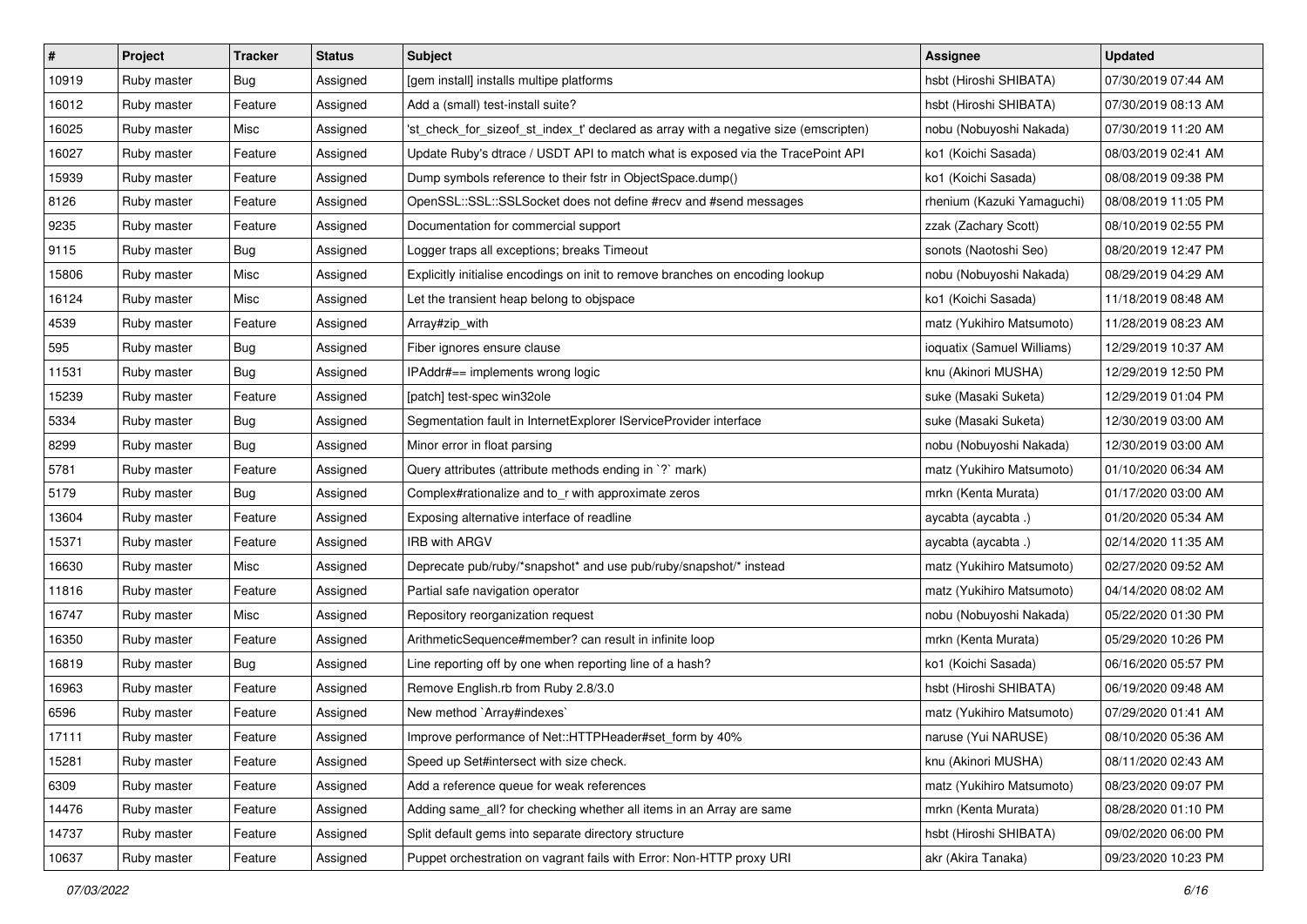| $\vert$ # | Project     | <b>Tracker</b> | <b>Status</b> | Subject                                                                                                                   | Assignee                          | <b>Updated</b>      |
|-----------|-------------|----------------|---------------|---------------------------------------------------------------------------------------------------------------------------|-----------------------------------|---------------------|
| 15628     | Ruby master | Feature        | Assigned      | init_inetsock_internal should fallback to IPv4 if IPv6 is unreachable                                                     | Glass_saga (Masaki<br>Matsushita) | 09/25/2020 05:42 AM |
| 17289     | Ruby master | Bug            | Assigned      | Time#strftime occurs Segmentation Fault on ruby-2.7.2p137                                                                 | shyouhei (Shyouhei Urabe)         | 11/05/2020 07:57 AM |
| 11322     | Ruby master | Feature        | Assigned      | OpenUri: RuntimeError: HTTP redirection loop                                                                              | akr (Akira Tanaka)                | 11/13/2020 03:52 AM |
| 14922     | Ruby master | Feature        | Assigned      | Resolv getaddresses ignores AAAA records for IPv6                                                                         | akr (Akira Tanaka)                | 11/13/2020 04:01 AM |
| 1644      | Ruby master | Feature        | Assigned      | recv on inherited socket wrapped in TCPSocket does not read data, on Windows                                              | cruby-windows                     | 12/10/2020 08:45 AM |
| 5456      | Ruby master | Feature        | Assigned      | kernel#syscall() should be removed.                                                                                       | matz (Yukihiro Matsumoto)         | 12/10/2020 08:46 AM |
| 7644      | Ruby master | Feature        | Assigned      | In refinements, change "using" keyword to a less generic word.                                                            | matz (Yukihiro Matsumoto)         | 12/10/2020 08:49 AM |
| 8164      | Ruby master | Feature        | Assigned      | Public/Private                                                                                                            | matz (Yukihiro Matsumoto)         | 12/10/2020 08:50 AM |
| 5825      | Ruby master | Feature        | Assigned      | Sweet instance var assignment in the object initializer                                                                   | matz (Yukihiro Matsumoto)         | 12/10/2020 08:53 AM |
| 6452      | Ruby master | Feature        | Assigned      | Allow extend to override class methods                                                                                    | matz (Yukihiro Matsumoto)         | 12/10/2020 08:53 AM |
| 6594      | Ruby master | Feature        | Assigned      | Integrated Functor                                                                                                        | matz (Yukihiro Matsumoto)         | 12/10/2020 08:53 AM |
| 6841      | Ruby master | Feature        | Assigned      | Shorthand for Assigning Return Value of Method to Self                                                                    | matz (Yukihiro Matsumoto)         | 12/10/2020 08:53 AM |
| 13847     | Ruby master | Feature        | Assigned      | Gem activated problem for default gems                                                                                    |                                   | 12/10/2020 08:53 AM |
| 16461     | Ruby master | Feature        | Assigned      | Proc#using                                                                                                                | matz (Yukihiro Matsumoto)         | 12/10/2020 09:10 AM |
| 16937     | Ruby master | Feature        | Assigned      | Add DNS over HTTP to Resolv                                                                                               | akr (Akira Tanaka)                | 12/10/2020 09:15 AM |
| 6810      | Ruby master | Feature        | Assigned      | `module A::B; end` is not equivalent to `module A; module B; end; end` with respect to<br>constant lookup (scope)         | matz (Yukihiro Matsumoto)         | 12/10/2020 09:22 AM |
| 17376     | Ruby master | Misc           | Assigned      | Reduce number of GitHub Actions                                                                                           | shyouhei (Shyouhei Urabe)         | 12/10/2020 11:50 AM |
| 8948      | Ruby master | Feature        | Assigned      | Frozen regex                                                                                                              | matz (Yukihiro Matsumoto)         | 12/20/2020 07:15 PM |
| 15499     | Ruby master | Bug            | Assigned      | Breaking behavior on ruby 2.6: rb_thread_call_without_gvl doesn't invoke unblock_function<br>when used on the main thread | ko1 (Koichi Sasada)               | 01/05/2021 02:24 AM |
| 17291     | Ruby master | Feature        | Assigned      | Optimize __send__ call                                                                                                    | matz (Yukihiro Matsumoto)         | 01/12/2021 05:47 AM |
| 17578     | Ruby master | Bug            | Assigned      | mkmf experimental C++ Support                                                                                             | nobu (Nobuyoshi Nakada)           | 01/27/2021 03:51 AM |
| 16694     | Ruby master | Bug            | Assigned      | JIT vs hardened GCC with PCH                                                                                              | k0kubun (Takashi Kokubun)         | 02/02/2021 07:38 AM |
| 7394      | Ruby master | Feature        | Assigned      | Enumerable#find ifnone parameter could be non-callable                                                                    | nobu (Nobuyoshi Nakada)           | 02/10/2021 09:32 AM |
| 17593     | Ruby master | Feature        | Assigned      | load iseg eval should override the ISeg path                                                                              | ko1 (Koichi Sasada)               | 02/16/2021 08:27 AM |
| 16842     | Ruby master | Bug            | Assigned      | inspect` prints the UTF-8 character U+0085 (NEXT LINE) verbatim even though it is not<br>printable                        | duerst (Martin Dürst)             | 02/26/2021 05:43 AM |
| 17638     | Ruby master | Feature        | Assigned      | Support backtracing with the libbacktrace library                                                                         | naruse (Yui NARUSE)               | 03/05/2021 03:40 PM |
| 13513     | Ruby master | <b>Bug</b>     | Assigned      | Resolv::DNS::Message.decode hangs after detecting truncation in UDP messages                                              | akr (Akira Tanaka)                | 03/08/2021 11:35 PM |
| 17678     | Ruby master | <b>Bug</b>     | Assigned      | Ractors do not restart after fork                                                                                         | ko1 (Koichi Sasada)               | 03/09/2021 12:42 AM |
| 17677     | Ruby master | <b>Bug</b>     | Assigned      | Ractor crashes fork when blocking                                                                                         | ko1 (Koichi Sasada)               | 03/09/2021 12:42 AM |
| 17676     | Ruby master | <b>Bug</b>     | Assigned      | Accessing ENV from Ractor raises IsolationError                                                                           | ko1 (Koichi Sasada)               | 03/09/2021 02:37 AM |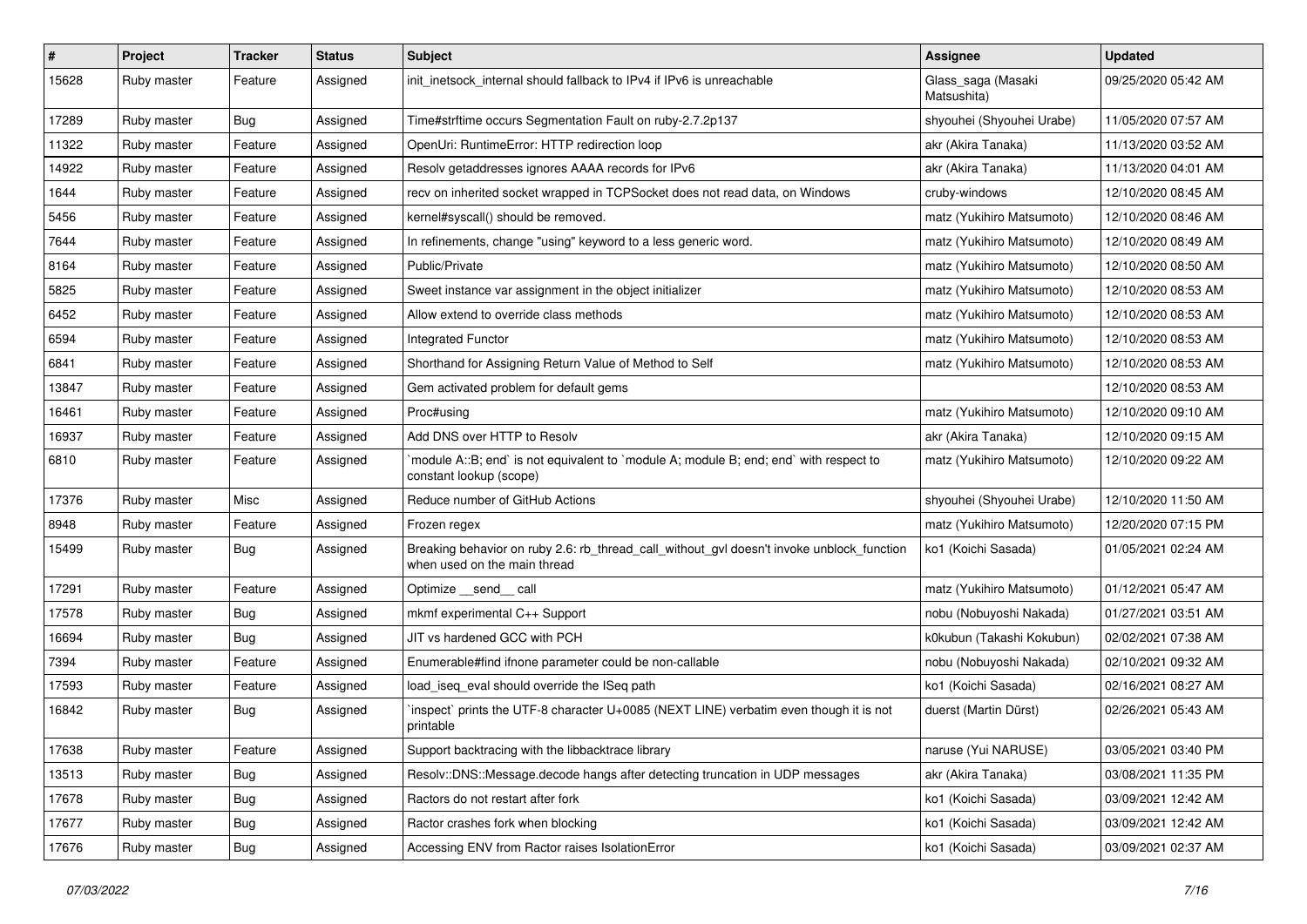| $\vert$ # | Project     | <b>Tracker</b> | <b>Status</b> | Subject                                                                                                                                                             | <b>Assignee</b>            | <b>Updated</b>      |
|-----------|-------------|----------------|---------------|---------------------------------------------------------------------------------------------------------------------------------------------------------------------|----------------------------|---------------------|
| 12543     | Ruby master | Feature        | Assigned      | explicit tail call syntax: foo() then return                                                                                                                        | matz (Yukihiro Matsumoto)  | 04/18/2021 03:02 PM |
| 9010      | Ruby master | Bug            | Assigned      | /configure --prefix= cannot handle directories with spaces                                                                                                          | nobu (Nobuyoshi Nakada)    | 04/26/2021 10:38 PM |
| 8460      | Ruby master | Feature        | Assigned      | PATCH: optparse: add keep_unknown option                                                                                                                            | nobu (Nobuyoshi Nakada)    | 05/27/2021 10:07 PM |
| 13298     | Ruby master | Bug            | Assigned      | mingw SEGV TestEnumerable#test_callcc                                                                                                                               | nobu (Nobuyoshi Nakada)    | 06/04/2021 03:41 AM |
| 16951     | Ruby master | Bug            | Assigned      | Consistently referer dependencies                                                                                                                                   | hsbt (Hiroshi SHIBATA)     | 06/17/2021 06:15 AM |
| 17662     | Ruby master | Misc           | Assigned      | The heredoc pattern used in tests does not syntax highlight correctly in many editors                                                                               | nobu (Nobuyoshi Nakada)    | 06/30/2021 12:54 PM |
| 16805     | Ruby master | Misc           | Assigned      | Coroutine's license is unclear                                                                                                                                      | ReiOdaira (Rei Odaira)     | 07/01/2021 10:09 PM |
| 13129     | Ruby master | Feature        | Assigned      | Refinements cannot refine method missing and respond to missing?                                                                                                    | matz (Yukihiro Matsumoto)  | 07/03/2021 10:45 PM |
| 17664     | Ruby master | Bug            | Assigned      | Behavior of sockets changed in Ruby 3.0 to non-blocking                                                                                                             | ioquatix (Samuel Williams) | 07/12/2021 10:28 AM |
| 14901     | Ruby master | Feature        | Assigned      | [PATCH] do not block SIGCHLD in normal Ruby Threads                                                                                                                 | normalperson (Eric Wong)   | 07/19/2021 05:23 AM |
| 16836     | Ruby master | Bug            | Assigned      | configure-time LDFLAGS leak into ruby pkg-config file                                                                                                               | nobu (Nobuyoshi Nakada)    | 08/14/2021 09:10 AM |
| 13864     | Ruby master | Bug            | Assigned      | Rinda multicast test failures due to missing default route                                                                                                          | seki (Masatoshi Seki)      | 08/17/2021 07:16 AM |
| 17297     | Ruby master | Feature        | Assigned      | Feature: Introduce Pathname.mktmpdir                                                                                                                                | akr (Akira Tanaka)         | 08/30/2021 06:51 AM |
| 17296     | Ruby master | Feature        | Assigned      | Feature: Pathname#chmod use FileUtils.chmod instead of File                                                                                                         | akr (Akira Tanaka)         | 08/30/2021 06:51 AM |
| 17294     | Ruby master | Feature        | Assigned      | Feature: Allow method chaining with Pathname#mkpath Pathname#rmtree                                                                                                 | akr (Akira Tanaka)         | 08/30/2021 06:52 AM |
| 18142     | Ruby master | Bug            | Assigned      | Segmentation fault with Ruby 3.0.2                                                                                                                                  | k0kubun (Takashi Kokubun)  | 09/02/2021 07:43 AM |
| 17355     | Ruby master | Feature        | Assigned      | Using same set of names in or-patterns (pattern matching with $Foo(x)   Bar(x)$ )                                                                                   | ktsj (Kazuki Tsujimoto)    | 09/13/2021 09:11 AM |
| 17720     | Ruby master | Misc           | Assigned      | Cirrus CI to check non-x86_64 architecture cases by own machines                                                                                                    | jaruga (Jun Aruga)         | 09/26/2021 10:24 AM |
| 17295     | Ruby master | Feature        | Assigned      | Feature: Create a directory and file with Pathname#touch                                                                                                            | akr (Akira Tanaka)         | 09/28/2021 01:20 AM |
| 12436     | Ruby master | Bug            | Assigned      | newline argument of File.open seems not respected on Windows                                                                                                        | nobu (Nobuyoshi Nakada)    | 10/25/2021 09:07 AM |
| 16497     | Ruby master | <b>Bug</b>     | Assigned      | StringIO#internal_encoding is broken (more severely in 2.7)                                                                                                         | nobu (Nobuyoshi Nakada)    | 10/26/2021 04:31 PM |
| 12911     | Ruby master | Misc           | Assigned      | Translate docs                                                                                                                                                      |                            | 11/24/2021 04:52 AM |
| 17478     | Ruby master | <b>Bug</b>     | Assigned      | Ruby3.0 is slower than Ruby2.7.2 when parsing a large CSV file                                                                                                      | kou (Kouhei Sutou)         | 11/24/2021 05:12 AM |
| 16776     | Ruby master | <b>Bug</b>     | Assigned      | Regression in coverage library                                                                                                                                      | ko1 (Koichi Sasada)        | 11/24/2021 07:26 AM |
| 18337     | Ruby master | Bug            | Assigned      | Ruby allows zero-width characters in identifiers                                                                                                                    | duerst (Martin Dürst)      | 11/24/2021 09:13 AM |
| 13671     | Ruby master | Bug            | Assigned      | Regexp with lookbehind and case-insensitivity raises RegexpError only on strings with<br>certain characters                                                         | duerst (Martin Dürst)      | 11/30/2021 04:42 AM |
| 17516     | Ruby master | Bug            | Assigned      | forking in a ractor causes Ruby to crash                                                                                                                            | ko1 (Koichi Sasada)        | 11/30/2021 05:26 AM |
| 18034     | Ruby master | <b>Bug</b>     | Assigned      | Segmentation fault fiddle with `--enable-bundled-libffi` and macOS                                                                                                  | kou (Kouhei Sutou)         | 11/30/2021 07:39 AM |
| 18355     | Ruby master | <b>Bug</b>     | Assigned      | require("pathname") within rack application chnages behaviors of Pathname methods, such<br>as absolute?(), when there are two versions of 'pathname' gem installed. | hsbt (Hiroshi SHIBATA)     | 11/30/2021 08:01 AM |
| 14090     | Ruby master | Bug            | Assigned      | TestGc#test interrupt in finalizer` fails very rarely                                                                                                               | ko1 (Koichi Sasada)        | 12/02/2021 07:24 PM |
| 17998     | Ruby master | <b>Bug</b>     | Assigned      | ractor: process hanging (with ractors initialized, but not being used)                                                                                              | ko1 (Koichi Sasada)        | 12/02/2021 08:17 PM |
| 18024     | Ruby master | <b>Bug</b>     | Assigned      | Ractor crashes when connections are closed in multiple Ractors                                                                                                      | ko1 (Koichi Sasada)        | 12/14/2021 04:41 PM |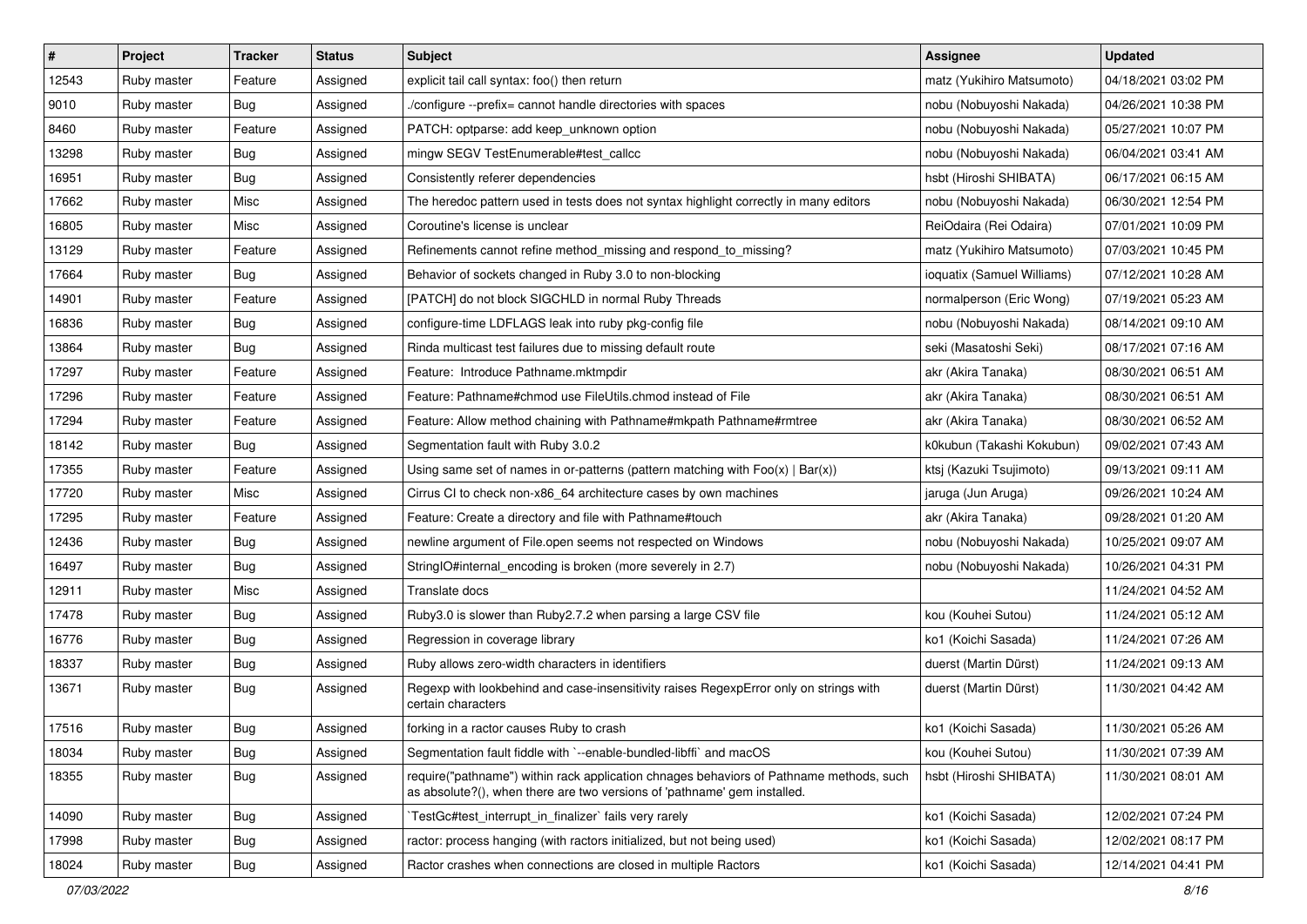| $\vert$ # | Project     | <b>Tracker</b> | <b>Status</b> | <b>Subject</b>                                                                                  | Assignee                  | <b>Updated</b>      |
|-----------|-------------|----------------|---------------|-------------------------------------------------------------------------------------------------|---------------------------|---------------------|
| 18381     | Ruby master | Bug            | Assigned      | Default vs Bundled gems                                                                         | hsbt (Hiroshi SHIBATA)    | 12/15/2021 11:09 AM |
| 17826     | Ruby master | Bug            | Assigned      | Ractor#take hangs if used in multiple Threads                                                   | ko1 (Koichi Sasada)       | 12/15/2021 01:30 PM |
| 17339     | Ruby master | Feature        | Assigned      | Semantic grouping with BigDecimal#to_s                                                          | mrkn (Kenta Murata)       | 12/20/2021 12:39 PM |
| 6308      | Ruby master | Feature        | Assigned      | Eliminate delegation from WeakRef                                                               | matz (Yukihiro Matsumoto) | 12/23/2021 11:40 PM |
| 8263      | Ruby master | Feature        | Assigned      | Support discovering yield state of individual Fibers                                            | ko1 (Koichi Sasada)       | 12/23/2021 11:40 PM |
| 8271      | Ruby master | Feature        | Assigned      | Proposal for moving to a more visible, formal process for feature requests                      | matz (Yukihiro Matsumoto) | 12/23/2021 11:40 PM |
| 9023      | Ruby master | Feature        | Assigned      | Array#tail                                                                                      | matz (Yukihiro Matsumoto) | 12/23/2021 11:40 PM |
| 12020     | Ruby master | Feature        | Assigned      | Documenting Ruby memory model                                                                   | ko1 (Koichi Sasada)       | 12/23/2021 11:40 PM |
| 18450     | Ruby master | Feature        | Assigned      | Force break in prettyprint                                                                      | akr (Akira Tanaka)        | 12/29/2021 02:02 PM |
| 18459     | Ruby master | Feature        | Assigned      | IRB autocomplete dropdown colour options                                                        | aycabta (aycabta.)        | 01/05/2022 02:15 AM |
| 18408     | Ruby master | Feature        | Assigned      | Allow pattern match to set instance variables                                                   | ktsj (Kazuki Tsujimoto)   | 01/26/2022 07:07 PM |
| 16512     | Ruby master | Misc           | Assigned      | Improving `www.ruby-lang.org` reference by merging with `rubyreferences.github.io`              | zverok (Victor Shepelev)  | 02/01/2022 12:28 PM |
| 18572     | Ruby master | Bug            | Assigned      | Performance regression when invoking refined methods                                            | ko1 (Koichi Sasada)       | 02/10/2022 12:48 AM |
| 18169     | Ruby master | <b>Bug</b>     | Assigned      | Local copies of gemified libraries are being released out of sync with their gems               | hsbt (Hiroshi SHIBATA)    | 02/25/2022 05:40 PM |
| 17196     | Ruby master | <b>Bug</b>     | Assigned      | Segmentation Fault with Socket#close in Ractors                                                 | ko1 (Koichi Sasada)       | 03/20/2022 01:52 PM |
| 18371     | Ruby master | Misc           | Assigned      | Release branches (release information in general)                                               | naruse (Yui NARUSE)       | 03/23/2022 10:32 PM |
| 18571     | Ruby master | Feature        | Assigned      | Removed the bundled sources from release package after Ruby 3.2                                 | hsbt (Hiroshi SHIBATA)    | 03/28/2022 06:23 AM |
| 18727     | Ruby master | Bug            | Assigned      | Make failed on x86_64-cygwin (LoadError)                                                        | peterzhu2118 (Peter Zhu)  | 04/16/2022 05:15 AM |
| 18677     | Ruby master | Bug            | Assigned      | BigDecimal#power (**) returns FloatDomainError when passing an infinite parameter               | mrkn (Kenta Murata)       | 04/20/2022 02:04 AM |
| 18133     | Ruby master | Bug            | Assigned      | LTO: TestGCCompact#test_ast_compacts segfaults on i686                                          |                           | 04/23/2022 04:19 PM |
| 17363     | Ruby master | Feature        | Assigned      | Timeouts                                                                                        | ko1 (Koichi Sasada)       | 05/14/2022 09:06 AM |
| 12442     | Ruby master | Bug            | Assigned      | TestArgf#test_textmode fails on cygwin                                                          | cruby-cygwin              | 05/19/2022 08:20 AM |
| 12444     | Ruby master | Bug            | Assigned      | Segmentation fault when running TestException#test_machine_stackoverflow on cygwin              | cruby-cygwin              | 05/19/2022 08:20 AM |
| 12445     | Ruby master | Bug            | Assigned      | Testing TestlO#test_open_fifo_does_not_block_other_threads results in deadlock on cygwin        | cruby-cygwin              | 05/19/2022 08:20 AM |
| 12506     | Ruby master | Bug            | Assigned      | On cygwin, Feature #5994 does not work                                                          | cruby-cygwin              | 05/19/2022 08:20 AM |
| 13999     | Ruby master | Bug            | Assigned      | Cygwin 000 ripper_state_lex.rb 0000000                                                          | cruby-cygwin              | 05/19/2022 08:20 AM |
| 17882     | Ruby master | Bug            | Assigned      | bootstraptest/test_ractor.rb:224 segfaults on Cygwin                                            | cruby-cygwin              | 05/19/2022 08:20 AM |
| 18790     | Ruby master | <b>Bug</b>     | Assigned      | cannot load such file -- digest (LoadError)                                                     | hsbt (Hiroshi SHIBATA)    | 06/06/2022 12:41 AM |
| 18464     | Ruby master | Bug            | Assigned      | RUBY_INTERNAL_EVENT_NEWOBJ tracepoint causes an interpreter crash when<br>combined with Ractors | ko1 (Koichi Sasada)       | 06/08/2022 08:25 AM |
| 14607     | Ruby master | <b>Bug</b>     | Assigned      | Fix use of the rb_profile_frames start parameter                                                | ko1 (Koichi Sasada)       | 06/09/2022 06:12 AM |
| 8445      | Ruby master | Bug            | Assigned      | IO.open and IO#set enconding does not support :fallback option                                  | akr (Akira Tanaka)        | 06/14/2022 06:02 AM |
| 18808     | Ruby master | <b>Bug</b>     | Assigned      | Cannot compile ruby 3.1.2 on powerpc64le-linux without disabling the jit features               | k0kubun (Takashi Kokubun) | 06/20/2022 10:40 AM |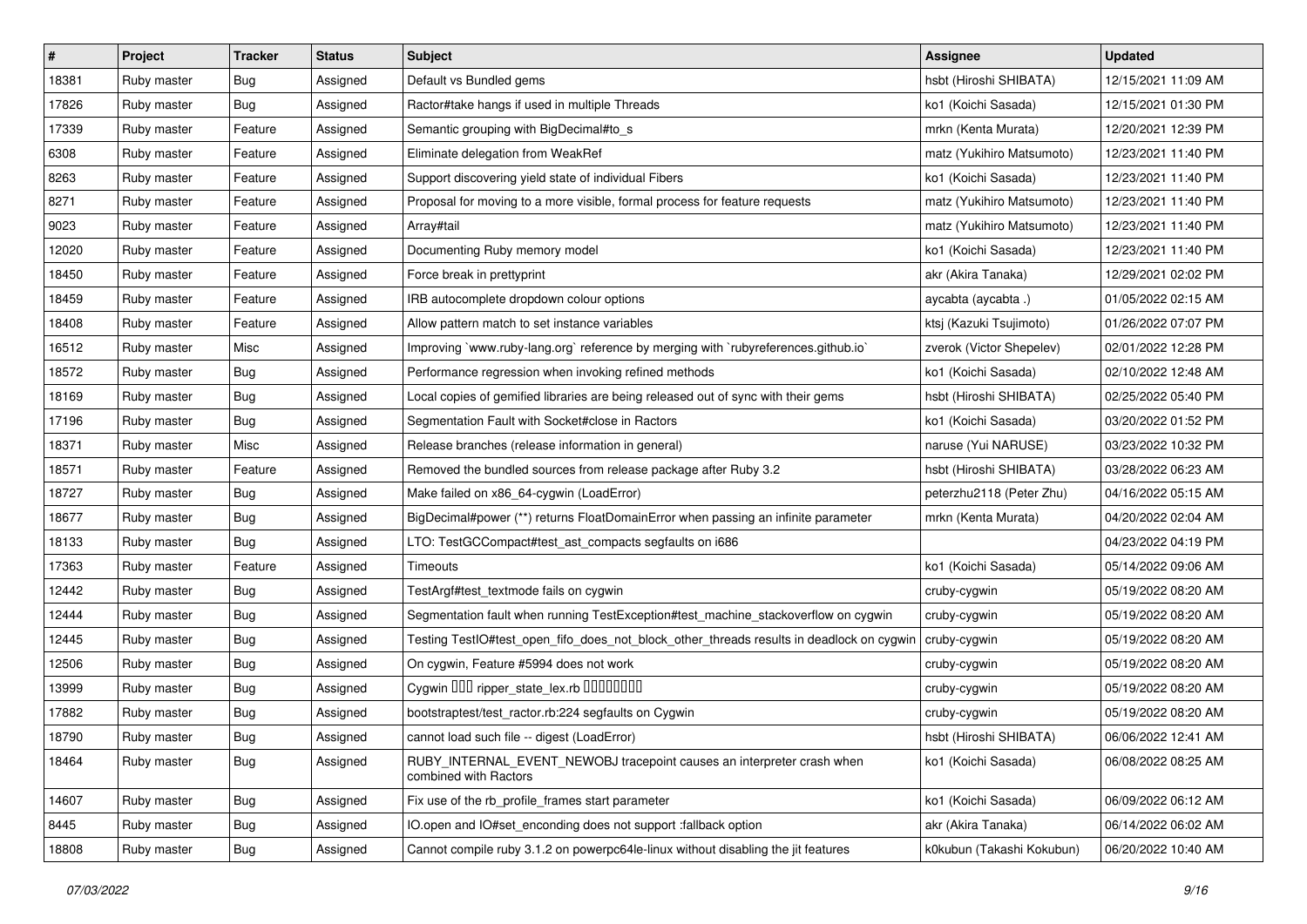| $\vert$ # | Project     | <b>Tracker</b> | <b>Status</b> | Subject                                                                                      | Assignee                            | <b>Updated</b>      |
|-----------|-------------|----------------|---------------|----------------------------------------------------------------------------------------------|-------------------------------------|---------------------|
| 18773     | Ruby master | Feature        | Assigned      | deconstruct to receive a range                                                               | ktsj (Kazuki Tsujimoto)             | 06/24/2022 07:21 AM |
| 17679     | Ruby master | Bug            | Assigned      | Ractor incoming channel can consume unlimited resources                                      | ko1 (Koichi Sasada)                 | 06/30/2022 10:49 AM |
| 7981      | Ruby master | Feature        | Open          | ruby does not respect --                                                                     |                                     | 02/28/2013 02:49 PM |
| 8184      | Ruby master | Feature        | Open          | Avoid the creation of meaningless ranges (nil, false, true)                                  |                                     | 03/29/2013 11:16 PM |
| 8232      | Ruby master | Feature        | Open          | Rudiments of abstract algebra in Ruby                                                        | matz (Yukihiro Matsumoto)           | 04/09/2013 01:47 AM |
| 8223      | Ruby master | Feature        | Open          | Make Matrix more omnivorous.                                                                 | marcandre (Marc-Andre<br>Lafortune) | 04/09/2013 03:42 AM |
| 8321      | Ruby master | Feature        | Open          | Ripper: I would like coordinates for keywords                                                |                                     | 05/10/2013 07:01 PM |
| 8404      | Ruby master | Feature        | Open          | virtual, hooked or read only global variabels for ruby only code too                         |                                     | 05/14/2013 09:19 PM |
| 8452      | Ruby master | Feature        | Open          | Kernel#otherwise to rewrite code like (obj    default_obj).do_smth                           |                                     | 05/26/2013 08:41 PM |
| 8449      | Ruby master | Feature        | Open          | Array#ary_plus always returns an array                                                       | nobu (Nobuyoshi Nakada)             | 06/02/2013 04:23 PM |
| 8478      | Ruby master | Feature        | Open          | The hash returned by Enumerable#group_by should have an empty array for its default<br>value | matz (Yukihiro Matsumoto)           | 06/04/2013 03:56 PM |
| 8494      | Ruby master | Feature        | Open          | Safe method for defensive copies. alternative to 'dup'                                       |                                     | 06/05/2013 04:26 PM |
| 8506      | Ruby master | Feature        | Open          | Object#iter_for / Object#to_iter                                                             |                                     | 06/10/2013 05:21 PM |
| 8598      | Ruby master | Feature        | Open          | Expose information whether a timezone offset has been explicitly set on DateTime object      |                                     | 07/03/2013 08:27 PM |
| 8614      | Ruby master | Feature        | Open          | Object#singleton_class with a block                                                          |                                     | 07/12/2013 10:14 AM |
| 8688      | Ruby master | Feature        | Open          | #sprintf should accept strings as keys                                                       |                                     | 07/26/2013 02:33 AM |
| 8714      | Ruby master | Feature        | Open          | Non-interpolated regular expression literal                                                  |                                     | 08/02/2013 08:00 PM |
| 8663      | Ruby master | Feature        | Open          | Officialy alias ArgumentError to ArgError                                                    | matz (Yukihiro Matsumoto)           | 08/09/2013 07:42 PM |
| 8786      | Ruby master | Feature        | Open          | Process.clock_gettime(:realtime)                                                             |                                     | 08/15/2013 10:33 PM |
| 8827      | Ruby master | Feature        | Open          | A method that flips the receiver and the first argument                                      |                                     | 08/29/2013 05:59 AM |
| 8862      | Ruby master | Feature        | Open          | getoptlong to accept user-provided commandline                                               |                                     | 09/04/2013 09:53 PM |
| 8967      | Ruby master | Feature        | Open          | add uninclude and unextend method                                                            |                                     | 09/30/2013 02:18 PM |
| 9070      | Ruby master | Feature        | Open          | Introduce `---` as synonym of `end` keyword                                                  | matz (Yukihiro Matsumoto)           | 11/02/2013 03:23 AM |
| 9095      | Ruby master | Feature        | Open          | Allow `Symbol#to_proc` to take arguments                                                     |                                     | 11/10/2013 04:25 AM |
| 9111      | Ruby master | Feature        | Open          | Encoding-free String comparison                                                              |                                     | 11/21/2013 04:35 PM |
| 9174      | Ruby master | Feature        | Open          | value receiving block for Hash#has_key?                                                      |                                     | 11/29/2013 06:33 AM |
| 9260      | Ruby master | Feature        | Open          | make FileUtils.rm_rf raise on errors                                                         |                                     | 12/19/2013 12:27 AM |
| 9445      | Ruby master | Feature        | Open          | Support emitting 1.9 Symbol keyword Hash syntax when pretty printing Hashes                  |                                     | 01/24/2014 06:01 AM |
| 9516      | Ruby master | Misc           | Open          | Consolidate all deprecation messages to one or more helper methods                           |                                     | 02/13/2014 05:11 PM |
| 9522      | Ruby master | Feature        | Open          | Float("NaN"), Float("Infinity")                                                              |                                     | 02/16/2014 05:36 AM |
| 9553      | Ruby master | Feature        | Open          | Make argument validation routine of a method an object                                       |                                     | 02/22/2014 07:58 AM |
| 9556      | Ruby master | Feature        | Open          | Add HTTP#get block functionality to HTTP.get                                                 |                                     | 02/23/2014 05:53 AM |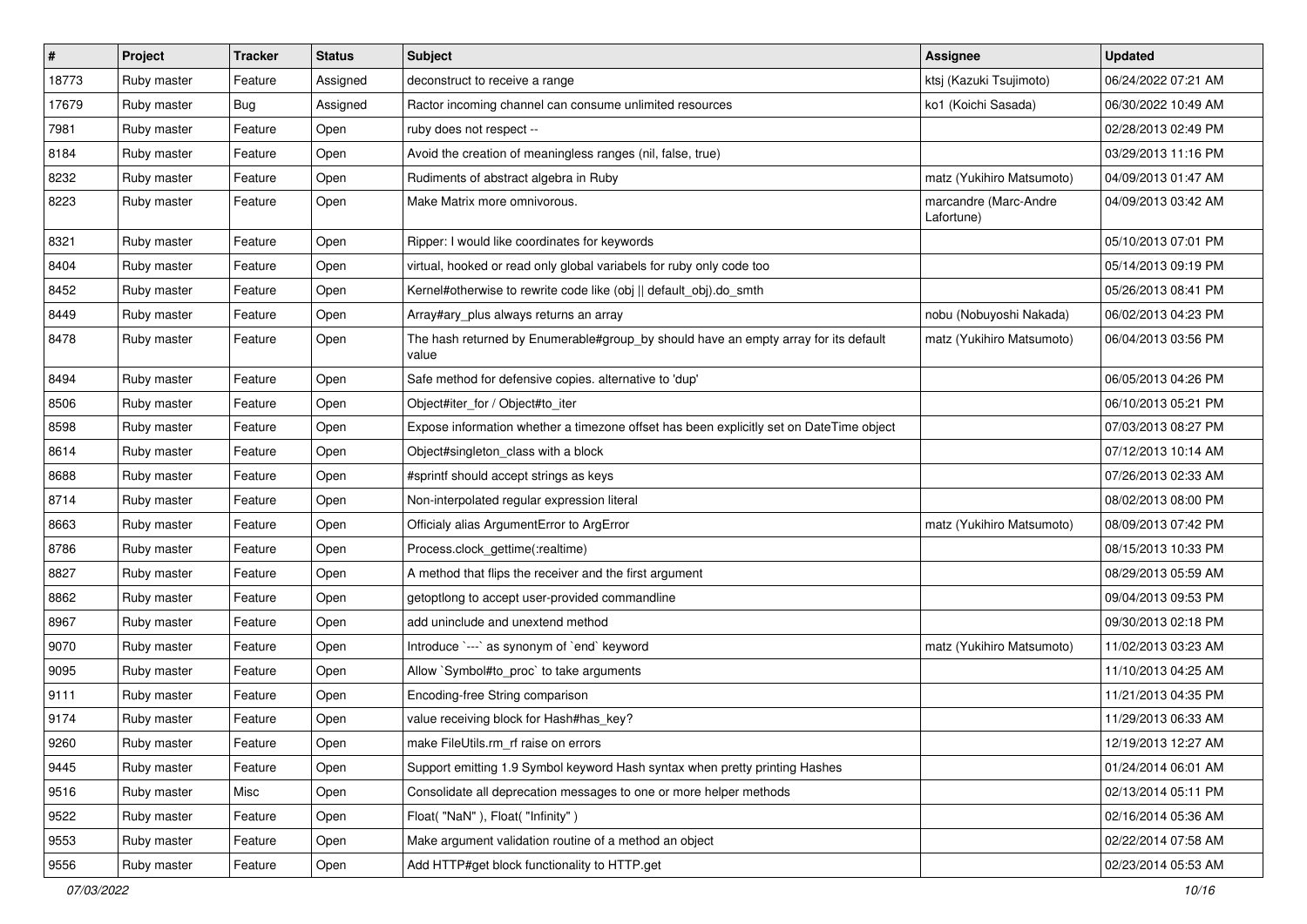| $\sharp$ | Project     | <b>Tracker</b> | <b>Status</b> | Subject                                                                                         | Assignee                  | <b>Updated</b>      |
|----------|-------------|----------------|---------------|-------------------------------------------------------------------------------------------------|---------------------------|---------------------|
| 9527     | Ruby master | Feature        | Open          | make Net::HTTP.get_print not only to \$stdout but to an IO as a parameter                       |                           | 02/23/2014 06:04 AM |
| 9585     | Ruby master | Feature        | Open          | Add Object#in? to make ruby easier to read                                                      |                           | 03/15/2014 04:49 PM |
| 9667     | Ruby master | Feature        | Open          | Optimization of FILE_and _dir                                                                   |                           | 03/25/2014 04:48 AM |
| 9724     | Ruby master | Misc           | Open          | Warnings in Ruby: allow per-file directives to i.e. suppress warnings                           |                           | 04/10/2014 06:21 PM |
| 9557     | Ruby master | Feature        | Open          | Enumerator#next and Enumerator#peek with argument                                               |                           | 04/11/2014 07:00 PM |
| 9784     | Ruby master | Feature        | Open          | Alias URI#merge to URI#join                                                                     |                           | 04/29/2014 05:42 AM |
| 9807     | Ruby master | Feature        | Open          | String.new with block                                                                           |                           | 05/07/2014 05:54 AM |
| 9832     | Ruby master | Misc           | Open          | better concurrency in threads                                                                   |                           | 05/12/2014 12:33 PM |
| 9853     | Ruby master | Feature        | Open          | Please consider quoted generation of hash like in %h( foo bar bee blaa)                         |                           | 05/19/2014 04:43 PM |
| 9871     | Ruby master | Feature        | Open          | load a ruby library which doesn't have extension                                                |                           | 05/28/2014 10:07 AM |
| 9887     | Ruby master | Feature        | Open          | Add uninclude please                                                                            |                           | 05/31/2014 01:33 PM |
| 9909     | Ruby master | Feature        | Open          | why shouldn't constant lookup check the nesting of module's name                                |                           | 06/07/2014 02:18 AM |
| 9929     | Ruby master | Feature        | Open          | add with_default method to Hash                                                                 |                           | 06/11/2014 12:08 AM |
| 9953     | Ruby master | Feature        | Open          | set_trace_func values which could be frozen or symbols                                          |                           | 06/19/2014 10:44 PM |
| 10000    | Ruby master | Feature        | Open          | format width and precision with symbol hash                                                     |                           | 07/01/2014 01:25 AM |
| 10051    | Ruby master | Feature        | Open          | nbsp isn't remove with trim                                                                     |                           | 07/17/2014 08:02 AM |
| 10176    | Ruby master | Feature        | Open          | Document how to perform net/http calls in parallel                                              |                           | 08/27/2014 10:46 PM |
| 10215    | Ruby master | Feature        | Open          | prohibit subclassing for classes without allocator in Ruby                                      |                           | 09/08/2014 07:29 AM |
| 10177    | Ruby master | Feature        | Open          | Hash#has_key? and Hash#has_value? should be deprecated                                          |                           | 09/19/2014 06:01 PM |
| 8366     | Ruby master | Feature        | Open          | Exception.message take time to execute depending on the instance variables                      |                           | 09/22/2014 06:41 AM |
| 10305    | Ruby master | Feature        | Open          | Method for resolving all autoload statements / Add warning on autoload when used with<br>chroot |                           | 09/29/2014 02:05 PM |
| 10308    | Ruby master | Feature        | Open          | Pipes in Ruby                                                                                   |                           | 09/30/2014 11:21 PM |
| 10331    | Ruby master | Feature        | Open          | String#to_r to recognize negative denominators                                                  |                           | 10/06/2014 02:44 PM |
| 10332    | Ruby master | Feature        | Open          | Rational literal for mixed fractions                                                            |                           | 10/06/2014 02:55 PM |
| 10343    | Ruby master | Feature        | Open          | Postfix notations for 'when' and 'else' inside 'case' statement                                 |                           | 10/08/2014 05:25 PM |
| 10366    | Ruby master | Feature        | Open          | New inspection form for rational                                                                |                           | 10/11/2014 12:50 AM |
| 10327    | Ruby master | Feature        | Open          | Bool/False/True module for '==='                                                                |                           | 10/15/2014 02:42 PM |
| 10404    | Ruby master | Feature        | Open          | Allow individual finalizers to be removed with ObjectSpace.undefine finalizer                   | matz (Yukihiro Matsumoto) | 10/20/2014 08:14 AM |
| 10424    | Ruby master | Misc           | Open          | Error message when sorting NaN                                                                  |                           | 10/25/2014 02:13 PM |
| 10425    | Ruby master | Feature        | Open          | A predicate method to tell if a number is near another                                          |                           | 10/26/2014 01:47 AM |
| 10391    | Ruby master | Feature        | Open          | Provide %eISO-8859-1'string \xAA literal' string literals with explicit encoding                |                           | 10/28/2014 10:27 AM |
| 10455    | Ruby master | Feature        | Open          | [PATCH 0/n] Combine interface for creating new matrix                                           |                           | 10/29/2014 10:17 PM |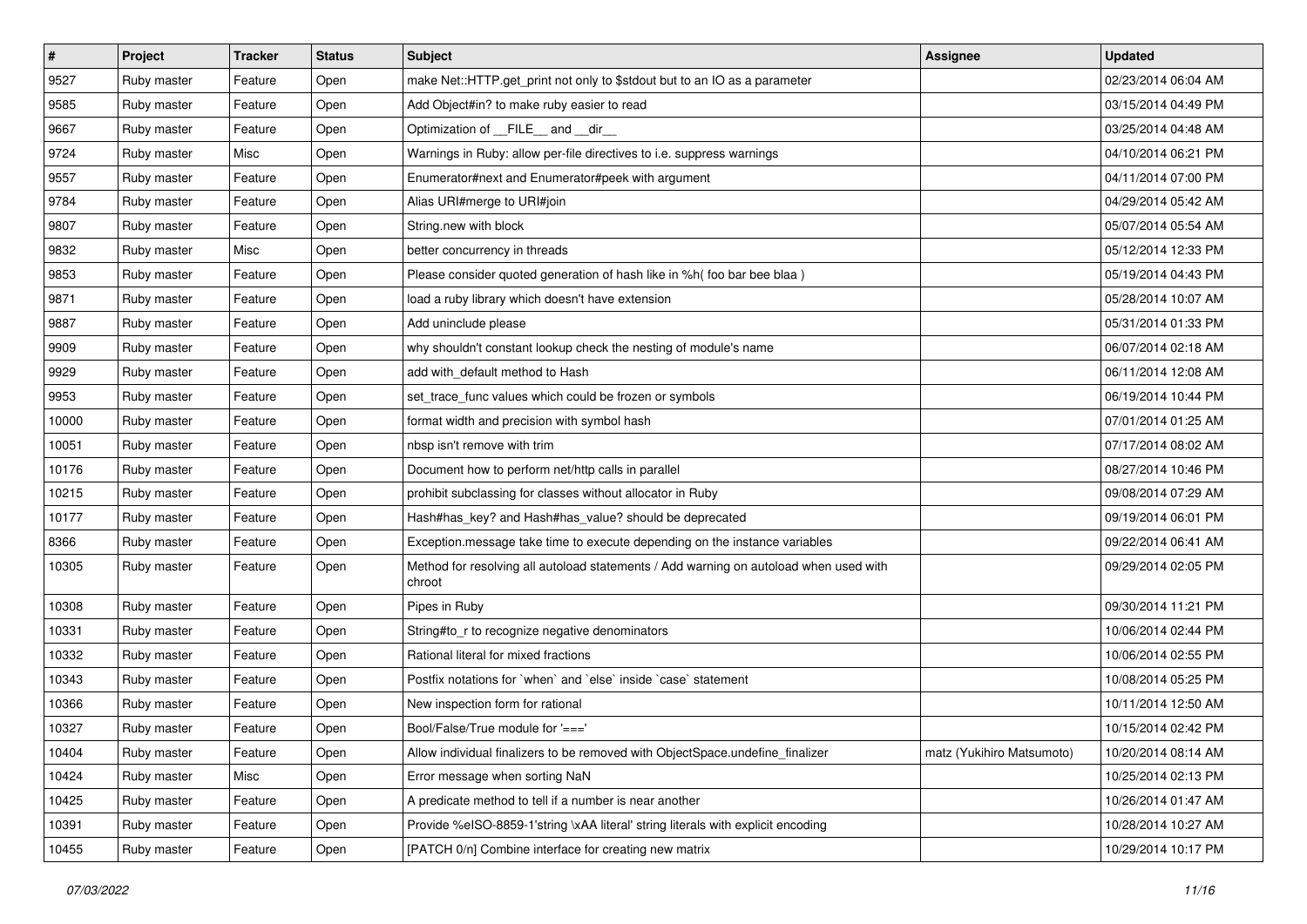| #     | Project     | <b>Tracker</b> | <b>Status</b> | <b>Subject</b>                                                                   | Assignee                  | <b>Updated</b>      |
|-------|-------------|----------------|---------------|----------------------------------------------------------------------------------|---------------------------|---------------------|
| 10474 | Ruby master | Feature        | Open          | [PATCH 1/1] Refactoring math.c (Combined some macros into one macro)             |                           | 11/10/2014 10:29 PM |
| 10175 | Ruby master | Feature        | Open          | There's no reason to prefer Proc.new over Kernel#proc anymore                    |                           | 11/10/2014 11:07 PM |
| 10386 | Ruby master | Feature        | Open          | [PATCH 3/3] There is little possibility of using m_sqrt at complex.c             |                           | 11/10/2014 11:10 PM |
| 10505 | Ruby master | Feature        | Open          | [PATCH 2/n] DDDDDDDD./Object#eql? with block. (ja/en)                            |                           | 11/13/2014 05:52 PM |
| 10426 | Ruby master | Feature        | Open          | A predicate to express congruence                                                |                           | 11/14/2014 02:11 AM |
| 10513 | Ruby master | Misc           | Open          | instance_eval yields the receiver, but is documented to yield no arguments       | zzak (Zachary Scott)      | 11/14/2014 10:29 PM |
| 10552 | Ruby master | Feature        | Open          | [PATCH] Add Enumerable#frequencies and Enumerable#relative_frequencies           |                           | 11/30/2014 11:56 AM |
| 8566  | Ruby master | Feature        | Open          | [PATCH] Allow to configure additional preludes                                   |                           | 12/10/2014 01:13 PM |
| 10589 | Ruby master | Feature        | Open          | [TracePoint API] Make THREAD_{BEGIN, END} events return some context information |                           | 12/11/2014 04:27 PM |
| 10574 | Ruby master | Feature        | Open          | Add String#Ichomp and String.Ichomp!                                             | matz (Yukihiro Matsumoto) | 12/15/2014 04:34 PM |
| 10645 | Ruby master | Feature        | Open          | Consider adding support of .first to MatchData object like MatchData[0]          |                           | 12/25/2014 06:50 AM |
| 10628 | Ruby master | Misc           | Open          | Peformance of URI module                                                         | naruse (Yui NARUSE)       | 12/26/2014 04:08 PM |
| 10683 | Ruby master | Feature        | Open          | fix inconsistent behavior of Kernel. Hash()                                      |                           | 01/02/2015 06:00 AM |
| 10663 | Ruby master | Feature        | Open          | Consider adding support for String input to File. methods                        |                           | 01/05/2015 12:47 AM |
| 10701 | Ruby master | Feature        | Open          | Class: Array 2 New methods                                                       |                           | 01/08/2015 07:21 AM |
| 10729 | Ruby master | Feature        | Open          | Array method to subtract in place                                                |                           | 01/11/2015 02:29 PM |
| 10728 | Ruby master | Feature        | Open          | Warning for Fixnum#size to use RbConfig::SIZEOF['long']                          |                           | 01/11/2015 04:23 PM |
| 10770 | Ruby master | Feature        | Open          | chr and ord behavior for ill-formed byte sequences and surrogate code points     |                           | 01/22/2015 10:19 AM |
| 10255 | Ruby master | Feature        | Open          | Math.log: check domain of base argument                                          |                           | 01/27/2015 02:32 AM |
| 10726 | Ruby master | Feature        | Open          | [PATCH 4/4] * New methods: Set#power                                             |                           | 01/28/2015 07:48 AM |
| 8564  | Ruby master | Feature        | Open          | Extend Module#attr methods                                                       |                           | 02/05/2015 07:39 PM |
| 10851 | Ruby master | Feature        | Open          | Introduce Regexp#fetch                                                           |                           | 02/13/2015 11:15 AM |
| 10879 | Ruby master | Feature        | Open          | UnboundMethod#to_proc                                                            |                           | 02/21/2015 07:56 PM |
| 10869 | Ruby master | Feature        | Open          | Add support for option to pre-compile Ruby files                                 |                           | 02/23/2015 11:08 AM |
| 10882 | Ruby master | Feature        | Open          | Provide Levenshtein distance implementation as part of stdlib                    |                           | 02/26/2015 03:56 PM |
| 10927 | Ruby master | Feature        | Open          | [PATCH] Add default empty string to string replacements                          |                           | 03/04/2015 10:49 AM |
| 10863 | Ruby master | Feature        | Open          | allow protected class methods to be callable from instance methods               |                           | 04/01/2015 06:11 PM |
| 10152 | Ruby master | Feature        | Open          | String#strip doesn't remove non-breaking space                                   |                           | 04/12/2015 07:36 PM |
| 11122 | Ruby master | Feature        | Open          | exception-free non-blocking Queue/SizedQueue operations                          | matz (Yukihiro Matsumoto) | 05/06/2015 08:53 PM |
| 9725  | Ruby master | Feature        | Open          | Do not inspect NameError target object unless verbose                            |                           | 05/08/2015 02:18 AM |
| 11142 | Ruby master | <b>Bug</b>     | Open          | Command line argument parser on windows handles double quotes inconsistently.    | usa (Usaku NAKAMURA)      | 05/12/2015 04:09 PM |
| 11148 | Ruby master | Feature        | Open          | Add a way to require files, but not raise an exception when the file isn't found |                           | 05/13/2015 05:57 PM |
| 10009 | Ruby master | Bug            | Open          | IO operation is 10x slower in multi-thread environment                           | ko1 (Koichi Sasada)       | 05/21/2015 07:19 AM |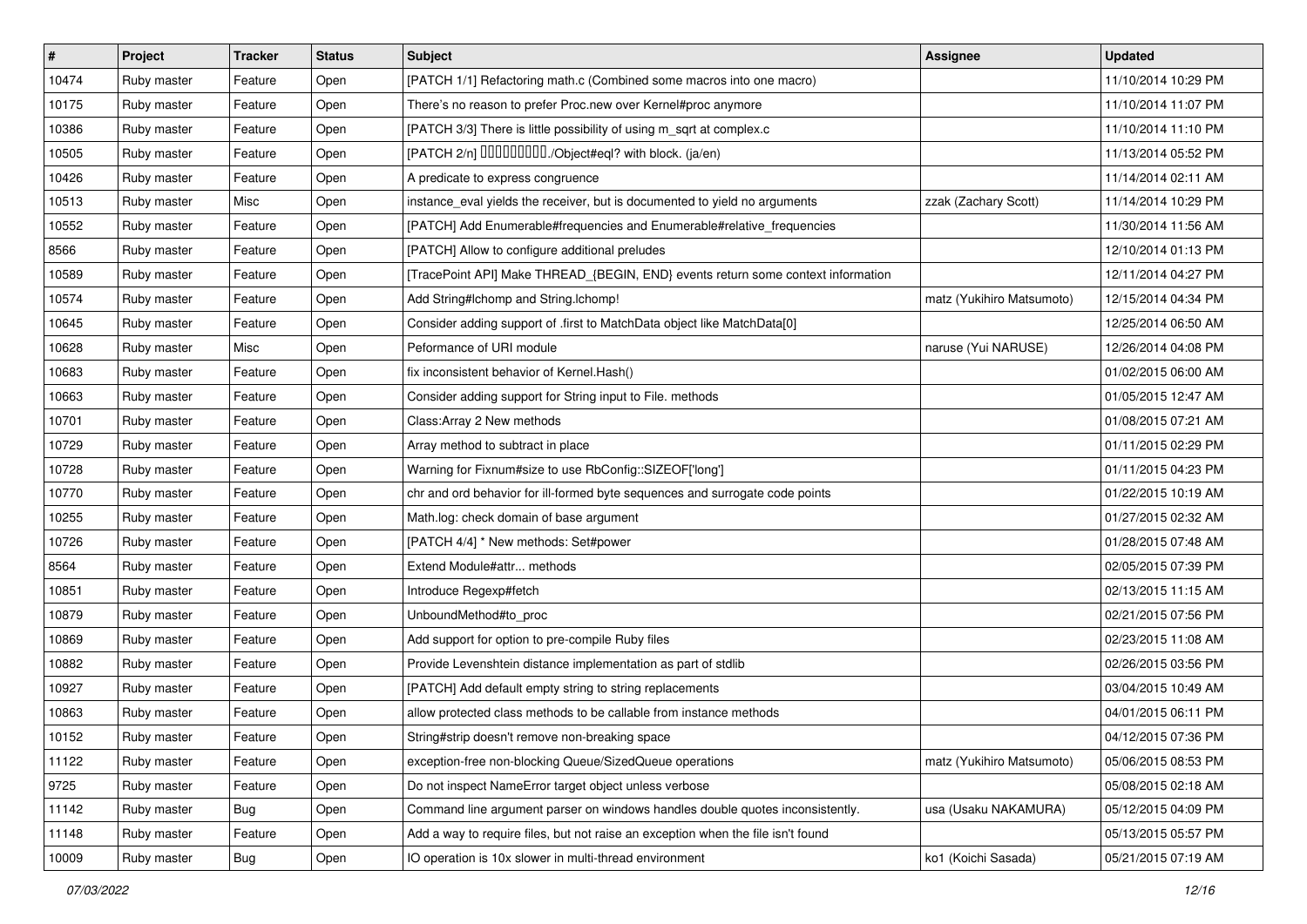| $\vert$ # | Project     | <b>Tracker</b> | <b>Status</b> | Subject                                                                                                                                    | <b>Assignee</b>           | <b>Updated</b>      |
|-----------|-------------|----------------|---------------|--------------------------------------------------------------------------------------------------------------------------------------------|---------------------------|---------------------|
| 11177     | Ruby master | Bug            | Open          | <b>DATADEOFOOOOOOOO</b>                                                                                                                    |                           | 05/25/2015 03:49 AM |
| 11183     | Ruby master | Bug            | Open          |                                                                                                                                            |                           | 05/26/2015 08:32 AM |
| 10932     | Ruby master | Feature        | Open          | Enabling allocation tracing as early as possible                                                                                           | ko1 (Koichi Sasada)       | 06/13/2015 07:54 AM |
| 11292     | Ruby master | Feature        | Open          | objspace: Dump type of special consts                                                                                                      | tmm1 (Aman Karmani)       | 06/22/2015 04:22 AM |
| 11299     | Ruby master | Feature        | Open          | [PATCH] use Array instead of custom struct for generic ivars                                                                               | normalperson (Eric Wong)  | 06/24/2015 12:38 AM |
| 11305     | Ruby master | Feature        | Open          | [ipaddr] include the IP address in question within the InvalidAddressError exception<br>message                                            |                           | 06/25/2015 04:25 AM |
| 11307     | Ruby master | Feature        | Open          | exception-free non-blocking Queue#pop                                                                                                      | matz (Yukihiro Matsumoto) | 06/25/2015 11:06 PM |
| 11315     | Ruby master | Feature        | Open          | [PATCH] Add Array#^ for parity with other set-like operations.                                                                             |                           | 06/29/2015 05:05 AM |
| 10585     | Ruby master | Feature        | Open          | struct: speedup struct.attr = $v$ for first 10 attributes and struct[:attr] for big structs                                                |                           | 06/30/2015 08:18 PM |
| 11312     | Ruby master | Feature        | Open          | Add Resolv::DNS::Resource::IN::SPF                                                                                                         | akr (Akira Tanaka)        | 07/01/2015 03:26 AM |
| 11309     | Ruby master | Feature        | Open          | Iterator over string matches                                                                                                               |                           | 07/01/2015 08:35 AM |
| 11323     | Ruby master | Feature        | Open          | Documentation update on how uniq works / guarantee of order                                                                                |                           | 07/02/2015 03:34 AM |
| 9918      | Ruby master | Feature        | Open          | Exception#cause should be shown in output and #inspect                                                                                     |                           | 07/13/2015 02:32 PM |
| 11347     | Ruby master | Feature        | Open          | Errors with cause not reported properly to console                                                                                         |                           | 07/15/2015 04:39 PM |
| 11355     | Ruby master | Misc           | Open          | Exceptions inheriting from Timeout:: Error should behave the same way                                                                      |                           | 07/15/2015 04:59 PM |
| 10949     | Ruby master | Feature        | Open          | Time is WB unprotected                                                                                                                     |                           | 07/23/2015 05:55 PM |
| 11429     | Ruby master | Feature        | Open          | Local variable assignment via regex ===                                                                                                    |                           | 08/10/2015 11:26 PM |
| 11438     | Ruby master | Bug            | Open          | native_thread_init_stack() get machine.stack_start unequal to thread's stack start address,<br>x86 win32                                   | cruby-windows             | 08/13/2015 07:31 AM |
| 11390     | Ruby master | Feature        | Open          | Allow symbols starting with numbers                                                                                                        | matz (Yukihiro Matsumoto) | 08/14/2015 05:23 AM |
| 11446     | Ruby master | Feature        | Open          | Possible work around for the requirement to supplying arguments like this: .map(&:method,<br><arguments>)</arguments>                      |                           | 08/14/2015 04:40 PM |
| 11475     | Ruby master | Feature        | Open          | <b>AST</b> transforms                                                                                                                      |                           | 08/21/2015 11:14 AM |
| 8437      | Ruby master | Feature        | Open          | custom operators, unicode                                                                                                                  |                           | 08/30/2015 03:05 AM |
| 11507     | Ruby master | Feature        | Open          | Net::HTTP should use TCP_CORK or TCP_NOPUSH to avoid fragmenting packets                                                                   |                           | 09/04/2015 09:47 AM |
| 10179     | Ruby master | Feature        | Open          | Net::HTTP::Get.new("https://google.com").basic_auth(user_name, password) should throw<br>exception stating the need to set use_ssl to true |                           | 09/13/2015 03:25 AM |
| 9613      | Ruby master | Feature        | Open          | Warn about unsafe ossl ciphers                                                                                                             |                           | 09/13/2015 03:27 AM |
| 10519     | Ruby master | Feature        | Open          | <b>TLS Renegotiation</b>                                                                                                                   |                           | 09/13/2015 03:29 AM |
| 11518     | Ruby master | Feature        | Open          | Queue enhancement - promote! and promote_all!                                                                                              | matz (Yukihiro Matsumoto) | 09/17/2015 08:40 PM |
| 11517     | Ruby master | Feature        | Open          | Queue enhancement - conditional pop                                                                                                        | matz (Yukihiro Matsumoto) | 09/17/2015 09:02 PM |
| 11514     | Ruby master | <b>Bug</b>     | Open          | AIX6.1 - Ruby 2.2.3 - Segmentation fault in :byteslice                                                                                     |                           | 09/18/2015 07:39 AM |
| 11570     | Ruby master | Misc           | Open          | Clarify autoload chaining behavior                                                                                                         |                           | 10/06/2015 04:52 PM |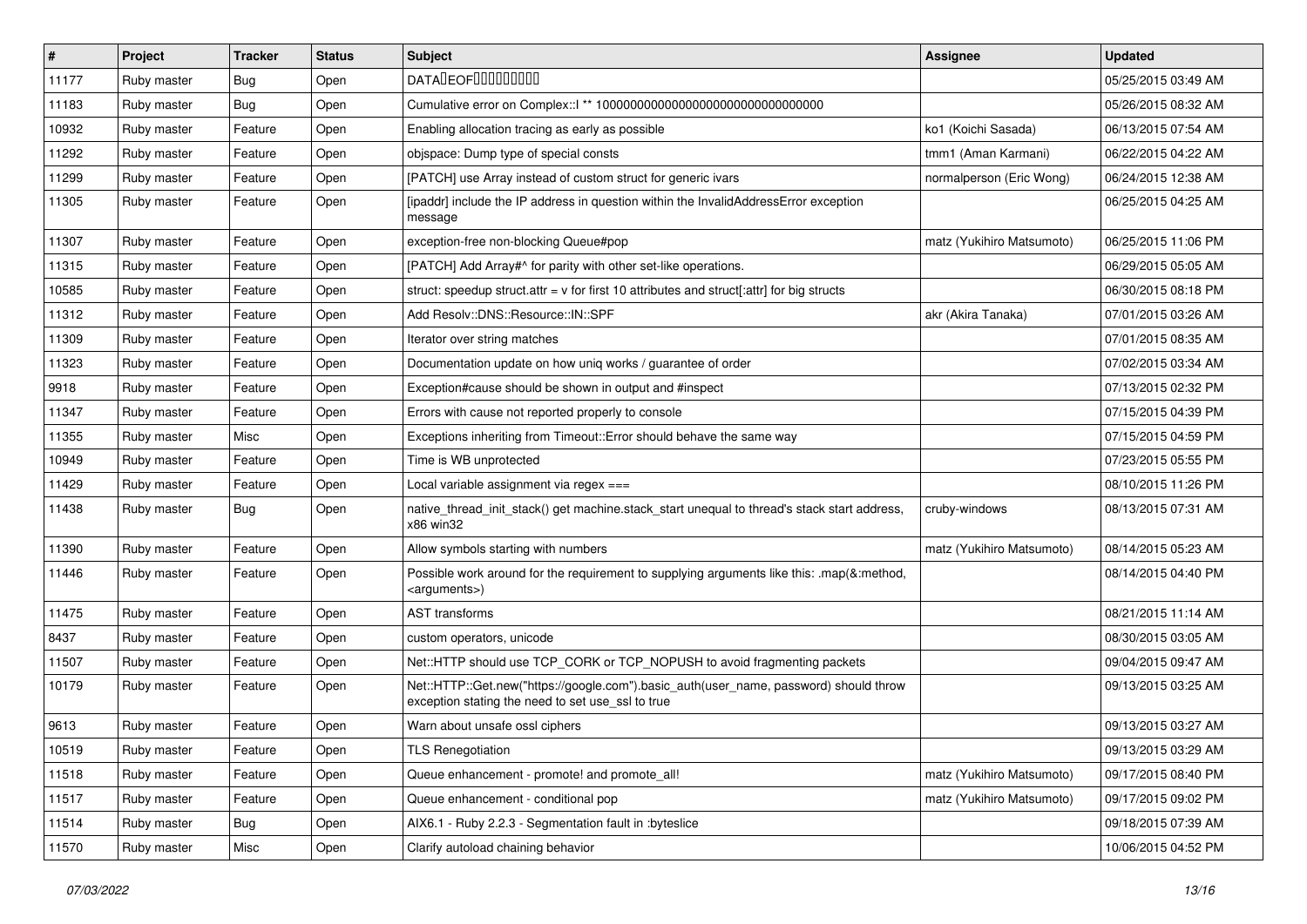| $\vert$ # | Project     | <b>Tracker</b> | <b>Status</b> | <b>Subject</b>                                                                                                                     | Assignee                  | <b>Updated</b>      |
|-----------|-------------|----------------|---------------|------------------------------------------------------------------------------------------------------------------------------------|---------------------------|---------------------|
| 10541     | Ruby master | Misc           | Open          | Remove shorthand string interpolation syntax                                                                                       | matz (Yukihiro Matsumoto) | 10/08/2015 05:44 PM |
| 11577     | Ruby master | Feature        | Open          | Add encodeURIComponent compatible API for URI                                                                                      |                           | 10/09/2015 01:40 PM |
| 11583     | Ruby master | Feature        | Open          | Add File#unlink                                                                                                                    |                           | 10/12/2015 05:40 AM |
| 11582     | Ruby master | Bug            | Open          | On Solaris, Rational#** returns -Infinity for Rational(0) when passed a negative Float                                             |                           | 10/13/2015 03:12 AM |
| 11597     | Ruby master | Feature        | Open          | Add Linux-specific setfsuid(2)/setfsgid(2)                                                                                         |                           | 10/15/2015 10:08 PM |
| 11415     | Ruby master | Feature        | Open          | autoload with a Proc                                                                                                               |                           | 10/21/2015 08:38 PM |
| 11295     | Ruby master | Misc           | Open          | Request for comments about error messages                                                                                          |                           | 10/22/2015 09:12 AM |
| 10181     | Ruby master | Feature        | Open          | New method File.openat()                                                                                                           |                           | 10/22/2015 12:12 PM |
| 11629     | Ruby master | Feature        | Open          | Implement Enhanced Mail System Status Codes (rfc1893)                                                                              |                           | 10/28/2015 10:38 AM |
| 11634     | Ruby master | Feature        | Open          | [PATCH] variable.c (rb_global_tbl): convert to id_table                                                                            |                           | 10/29/2015 08:11 PM |
| 11670     | Ruby master | Feature        | Open          | Show warning to make nested def obsolete                                                                                           | nobu (Nobuyoshi Nakada)   | 11/09/2015 07:40 AM |
| 10983     | Ruby master | Misc           | Open          | Why blocks make Ruby methods 439% slower?                                                                                          |                           | 11/10/2015 06:21 AM |
| 11694     | Ruby master | Feature        | Open          | Numeric#nonpositive?, nonnegative?                                                                                                 |                           | 11/16/2015 12:56 AM |
| 11700     | Ruby master | Feature        | Open          | positive flags for reverse lookup to socket                                                                                        |                           | 11/17/2015 02:48 AM |
| 11710     | Ruby master | Feature        | Open          | [PATCH] Replace Set#merge with Set#merge! and make Set#merge non-mutating.                                                         | knu (Akinori MUSHA)       | 11/18/2015 07:28 PM |
| 11723     | Ruby master | Feature        | Open          | CGI library should give access to raw request body                                                                                 |                           | 11/20/2015 07:06 PM |
| 11630     | Ruby master | Feature        | Open          | possibility to serialize Proc or Lambda                                                                                            |                           | 11/23/2015 01:34 PM |
| 11599     | Ruby master | Feature        | Open          | Dump entries of hash in ObjectSpace                                                                                                | tmm1 (Aman Karmani)       | 11/24/2015 05:52 PM |
| 11588     | Ruby master | Feature        | Open          | Implement structured warnings                                                                                                      |                           | 12/06/2015 08:48 PM |
| 11786     | Ruby master | Feature        | Open          | [PATCH] micro-optimize case dispatch even harder                                                                                   |                           | 12/09/2015 09:58 AM |
| 11781     | Ruby master | Feature        | Open          | Would it be possible to alias .prepend() towards .unshift() for class Array by default?                                            |                           | 12/09/2015 12:46 PM |
| 11796     | Ruby master | Feature        | Open          | [PATCH] Refactor reduce call get_stat()                                                                                            |                           | 12/09/2015 02:33 PM |
| 11690     | Ruby master | Feature        | Open          | Update Hash during multiple assignment                                                                                             |                           | 12/10/2015 12:26 PM |
| 8544      | Ruby master | Feature        | Open          | OpenURI should open 'file://' URIs                                                                                                 |                           | 12/12/2015 04:30 PM |
| 11817     | Ruby master | Feature        | Open          | map.parallel                                                                                                                       |                           | 12/15/2015 04:28 AM |
| 10251     | Ruby master | Feature        | Open          | URI: Support wildcards (globbing) in no_proxy                                                                                      |                           | 12/16/2015 05:22 AM |
| 10168     | Ruby master | Feature        | Open          | Native Object#inspect method should single quote strings that don't need to be double<br>quoted                                    |                           | 01/01/2016 08:27 PM |
| 11939     | Ruby master | Feature        | Open          | Syntax sugar to apply a method replace a variable                                                                                  |                           | 01/04/2016 09:49 AM |
| 11987     | Ruby master | Feature        | Open          | daemons can't show the backtrace of rb bug                                                                                         |                           | 01/13/2016 10:58 AM |
| 11550     | Ruby master | Feature        | Open          | Current behaviour of super() is dangerous in the presence of more than one included<br>modules.                                    |                           | 01/20/2016 08:44 AM |
| 10312     | Ruby master | Misc           | Open          | Give people more control over how the ruby parser sees code and lexical code elements<br>(valid/invalid - toggle options) + macros |                           | 01/20/2016 05:14 PM |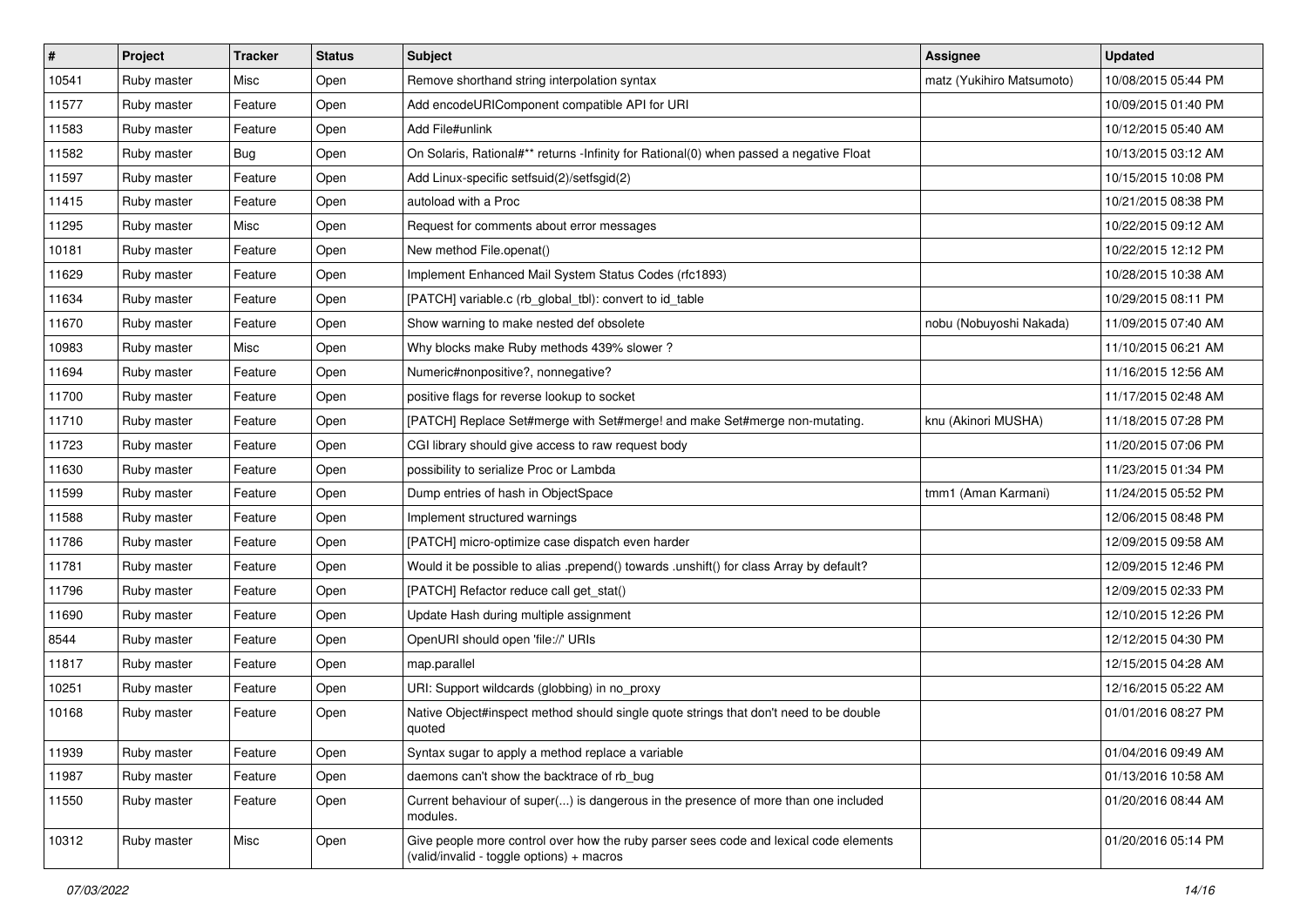| $\sharp$ | Project     | <b>Tracker</b> | <b>Status</b> | Subject                                                                                         | Assignee                  | <b>Updated</b>      |
|----------|-------------|----------------|---------------|-------------------------------------------------------------------------------------------------|---------------------------|---------------------|
| 12006    | Ruby master | Feature        | Open          | return IO object from IO#print, IO#puts, IO#close_read, IO#close_write,                         |                           | 01/21/2016 12:42 PM |
| 11100    | Ruby master | Feature        | Open          | Permit multiple captures with String[Regexp, ]                                                  |                           | 01/24/2016 08:42 AM |
| 12017    | Ruby master | Feature        | Open          | [PATCH] dedupe string keys from Marshal.load                                                    |                           | 01/25/2016 09:02 AM |
| 11181    | Ruby master | Feature        | Open          | Add a line directive to Ruby                                                                    | matz (Yukihiro Matsumoto) | 01/26/2016 02:04 AM |
| 12023    | Ruby master | Feature        | Open          | Allow ivars to be used as method arguments                                                      |                           | 01/27/2016 09:58 AM |
| 10658    | Ruby master | Feature        | Open          | ThreadGroup local variables                                                                     |                           | 01/28/2016 07:20 AM |
| 11917    | Ruby master | Feature        | Open          | Add Range#length as an alias for size                                                           |                           | 01/30/2016 07:01 AM |
| 12059    | Ruby master | Feature        | Open          | `Array#single?`, `Hash#single?`                                                                 |                           | 02/10/2016 04:02 AM |
| 12041    | Ruby master | Feature        | Open          | Change the initializer of NameError to take a receiver as the third argument                    |                           | 02/12/2016 05:37 AM |
| 12064    | Ruby master | Feature        | Open          | Make creation of enc/unicode/casefold.h automatic again                                         | nobu (Nobuyoshi Nakada)   | 02/12/2016 06:13 AM |
| 10793    | Ruby master | Feature        | Open          | Infrastructure/Release-Management: Sign releases                                                |                           | 02/12/2016 09:20 PM |
| 12034    | Ruby master | Feature        | Open          | RegExp does not respect file encoding directive                                                 |                           | 02/13/2016 06:41 PM |
| 12083    | Ruby master | Feature        | Open          | \$_ and \$~ by Binding#local_variable_{get,set}                                                 |                           | 02/18/2016 04:35 AM |
| 11361    | Ruby master | Feature        | Open          | proposal for easy method to nil-guard for generated variable name.                              |                           | 02/21/2016 12:01 PM |
| 12114    | Ruby master | Feature        | Open          | $$VERBOSE = true is being ignored$                                                              |                           | 02/26/2016 02:00 PM |
| 12113    | Ruby master | Feature        | Open          | Global method inside Delegator causes NameError                                                 |                           | 03/01/2016 01:58 AM |
| 12110    | Ruby master | Feature        | Open          | Create a method to avoid vacuous truth?                                                         |                           | 03/12/2016 08:01 AM |
| 12165    | Ruby master | Feature        | Open          | Hash#first, Hash#last                                                                           |                           | 03/12/2016 10:55 AM |
| 12141    | Ruby master | Feature        | Open          | send and __send_                                                                                |                           | 03/14/2016 01:32 AM |
| 12129    | Ruby master | Feature        | Open          | syntactic sugar for dynamic method dispatch<br>'object_expression:method_name_expression(1, 2)' |                           | 03/14/2016 01:35 AM |
| 12134    | Ruby master | Feature        | Open          | Comparison between 'true' and 'false'                                                           |                           | 03/15/2016 12:41 PM |
| 12173    | Ruby master | Feature        | Open          | Time#till_now`                                                                                  |                           | 03/16/2016 10:19 AM |
| 12094    | Ruby master | Feature        | Open          | parameterized property assignment: $o.prop(arg) = 1$                                            |                           | 03/17/2016 07:05 AM |
| 12116    | Ruby master | Feature        | Open          | Fixnum#divmod`, `Bignum#divmod` with multiple arguments                                         |                           | 03/21/2016 02:00 PM |
| 12214    | Ruby master | Feature        | Open          | Inconsistent behaviour and lack of warnings/errors when referencing duplicated _variables       |                           | 03/24/2016 04:58 PM |
| 12211    | Ruby master | Feature        | Open          | introduce Date#first of month and Date#last of month                                            |                           | 03/26/2016 12:58 AM |
| 12247    | Ruby master | Feature        | Open          | accept multiple arguments at Array#delete                                                       |                           | 04/04/2016 10:16 PM |
| 12262    | Ruby master | Feature        | Open          | Anti-loop                                                                                       |                           | 04/09/2016 05:30 AM |
| 12272    | Ruby master | Feature        | Open          | Accepting HTML entity name in string literal                                                    |                           | 04/13/2016 05:16 AM |
| 12277    | Ruby master | Misc           | Open          | Coding rule: colum number                                                                       |                           | 04/13/2016 06:32 PM |
| 12179    | Ruby master | <b>Bug</b>     | Open          | Build failure due to VPATH expansion                                                            |                           | 04/14/2016 01:55 AM |
| 12080    | Ruby master | Feature        | Open          | Enumerable#first, Array#last with block                                                         |                           | 04/20/2016 03:51 AM |